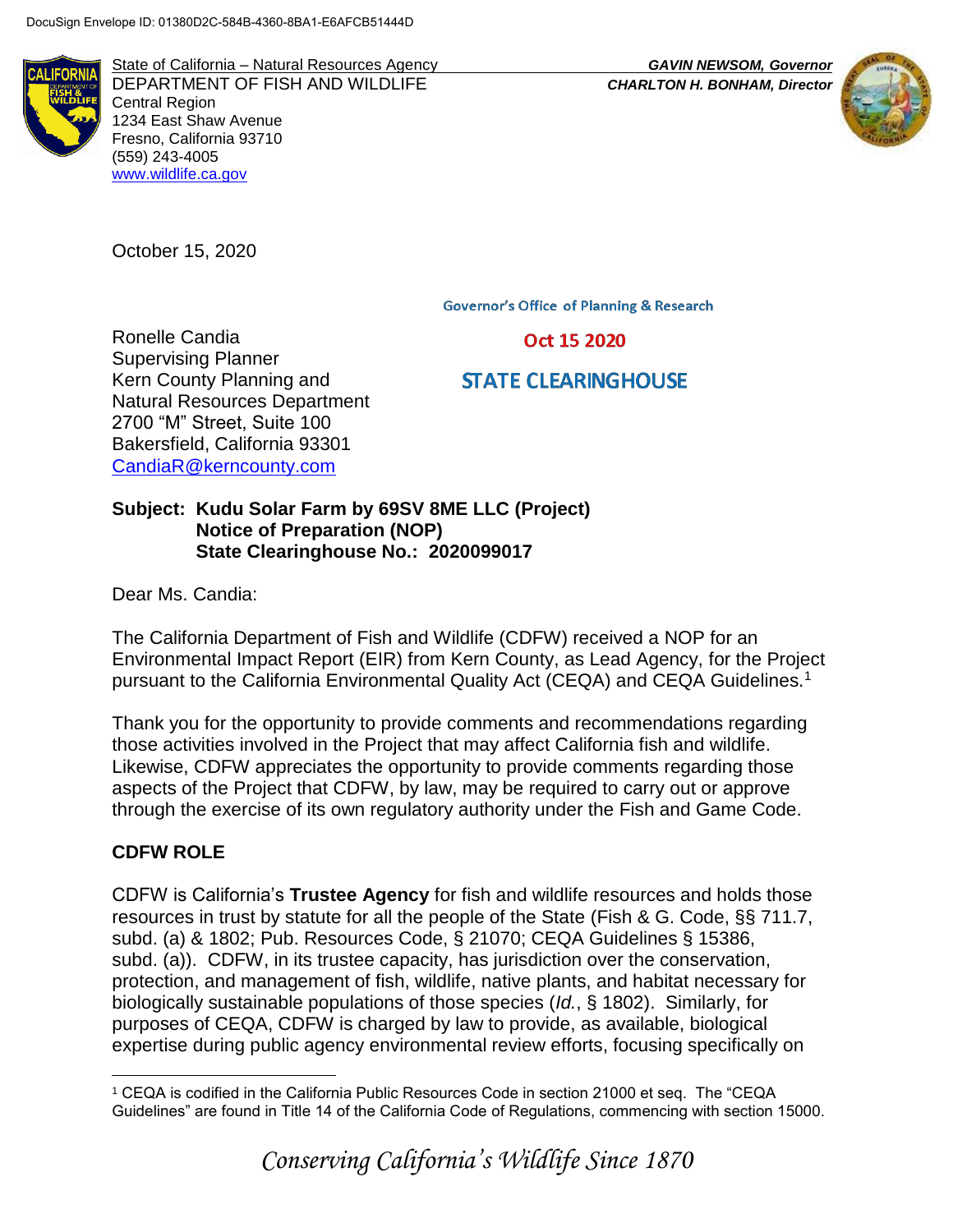projects and related activities that have the potential to adversely affect fish and wildlife resources.

CDFW is also submitting comments as a **Responsible Agency** under CEQA (Pub. Resources Code, § 21069; CEQA Guidelines, § 15381). CDFW expects that it may need to exercise regulatory authority as provided by the Fish and Game Code. As proposed, for example, the Project may be subject to CDFW's lake and streambed alteration regulatory authority (Fish & G. Code, § 1600 et seq.). Likewise, to the extent implementation of the Project as proposed may result in "take" as defined by State law of any species protected under the California Endangered Species Act (CESA) (Fish & G. Code, § 2050 et seq.), related authorization as provided by the Fish and Game Code may be required.

As a responsible agency, CDFW is responsible for providing, as available, biological expertise during public agency environmental review efforts (e.g., CEQA), focusing specifically on project activities that have the potential to adversely affect fish and wildlife resources. CDFW provides recommendations to identify potential impacts and possible measures to avoid or reduce those impacts.

**Protected Furbearing Mammals:** CDFW has jurisdiction over furbearing mammals pursuant to Title 14, California Code of Regulations, section 460, which states "Fisher, marten, river otter, desert kit fox and red fox may not be taken at any time". Therefore, CDFW cannot authorize their take.

**Unlisted Species:** Species of plants and animals need not be officially listed as Endangered (E), Rare (R) or Threatened (T) on any State or federal list pursuant to CESA and/or the federal Endangered Species Act (ESA) to be considered E, R, or T under CEQA. If a species can be shown to meet the criteria for a listing as E, R, or T under CESA and/or ESA as specified in the CEQA Guidelines (Cal. Code Regs. tit. 14, Chapter 3, § 15380), it should be fully considered in the environmental analysis for this Project.

**Bird Protection:** CDFW has jurisdiction over actions with potential to result in the disturbance or destruction of active nest sites or the unauthorized take of birds. Fish and Game Code sections that protect birds, their eggs and nests include sections 3503 (regarding unlawful take, possession or needless destruction of the nest or eggs of any bird), 3503.5 (regarding the take, possession or destruction of any birds-of-prey or their nests or eggs), and 3513 (regarding unlawful take of any migratory nongame bird).

**Water Pollution:** Pursuant to Fish and Game Code section 5650, it is unlawful to deposit in, permit to pass into, or place where it can pass into "Waters of the State" any substance or material deleterious to fish, plant life, or bird life, including non-native species. It is possible that without mitigation measures implementation of the Project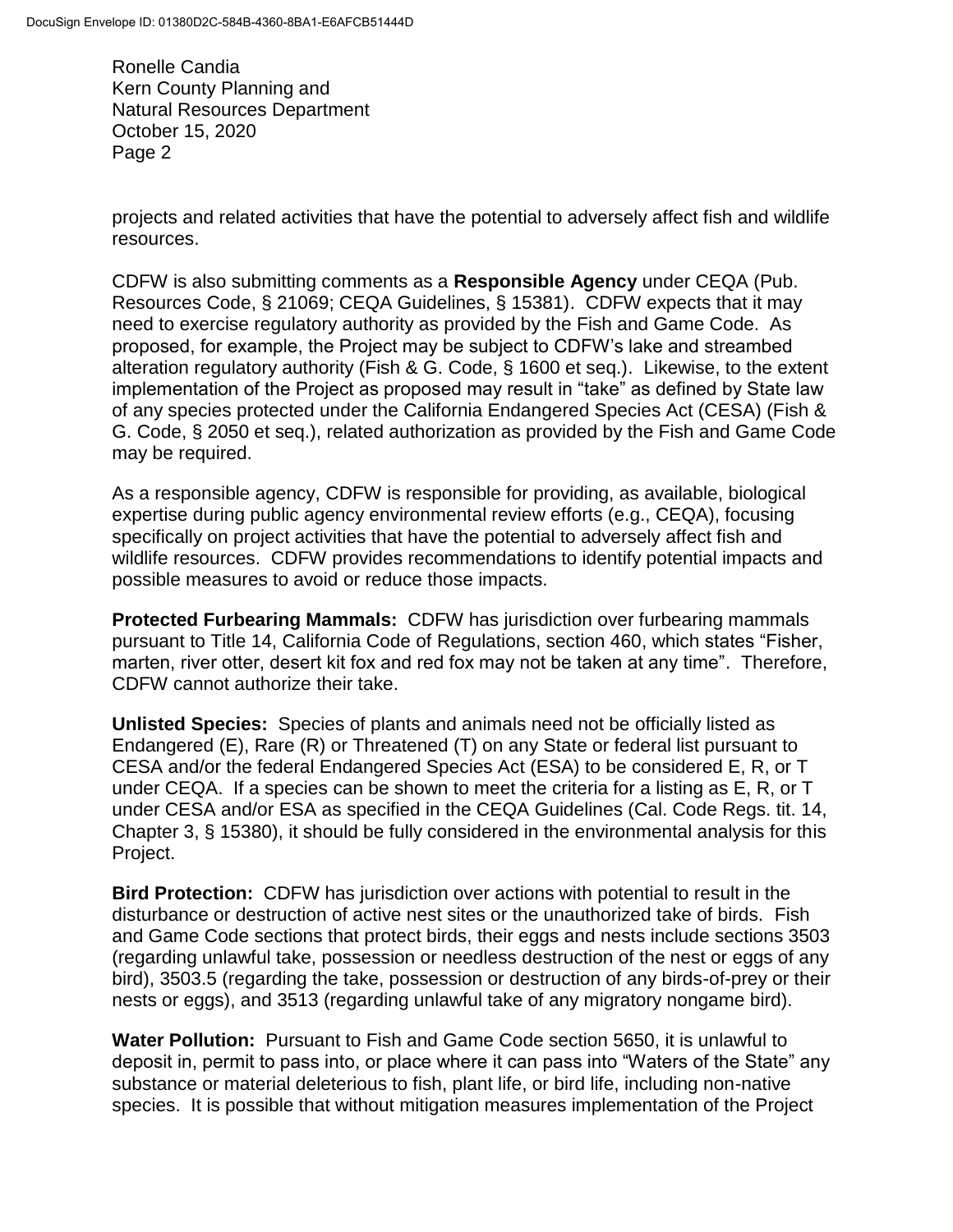could result in pollution of Waters of the State from storm water runoff or constructionrelated erosion. Potential impacts to the wildlife resources that utilize the streams and wetlands include the following: increased sediment input from road or structure runoff; and toxic runoff associated with construction activities and Project implementation. The Regional Water Quality Control Board and United States Army Corps of Engineers also have jurisdiction regarding discharge and pollution to Waters of the State.

**Cumulative Impacts:** General impacts from Projects include habitat fragmentation, degradation, habitat loss, migration/movement corridor limitations, and mortality of individuals to multiple species' populations. Multiple solar energy projects as well as other projects (e.g., cannabis-related projects) have been proposed or are being constructed within or near California City with similar impacts to biological resources. CDFW recommends the Kern County consider all approved and future projects when determining impact significance to biological resources.

# **PROJECT DESCRIPTION SUMMARY**

# **Proponent:** 69SV 8ME LLC.

**Objective:** The primary Project objective of the Kudu Solar Farm Project by 69SV 8ME LLC is to construct a photovoltaic solar facility and energy storage system capable of producing up to 500 MW of alternating current power and 600 MW hours of storage capacity on approximately 1,955.13 acres of privately-owned land. The proposed project would be supported by a 230-kV gen-tie overhead and/or underground generation tie-line (gen-tie) from originating from the Eland substation and terminating at the Los Angeles Department of Water and Power's Barren Ridge Substation located approximately two miles to the northwest of the project site, or through an upgraded connection through Eland 1. The proposed project intends to share the Eland 1 Solar Project's gen-tie line and right of way, which will be accomplished by constructing the line conductor capable of supporting both projects. Construction of the gen-tie and substation will be done as part of the Eland 1 Solar Project, consistent with the conditions of approval outlined in that project's CUP(s). If the proposed project cannot share these facilities, a new gen tie line would be developed within one of the routes previously analyzed in the Eland 1 Solar Supplemental Environmental Impact Report (State Clearinghouse No. 2012011029). The proposed project's permanent facilities would include solar arrays and inverters, service roads, a power collection system, communication cables, overhead and underground electrical switchyards, project substations, energy storage system(s), and operations and maintenance (O&M) facilities.

The Project also includes the following land use changes:

• Kern County: Zone Change Case No. 14, Map No. 152 as follows: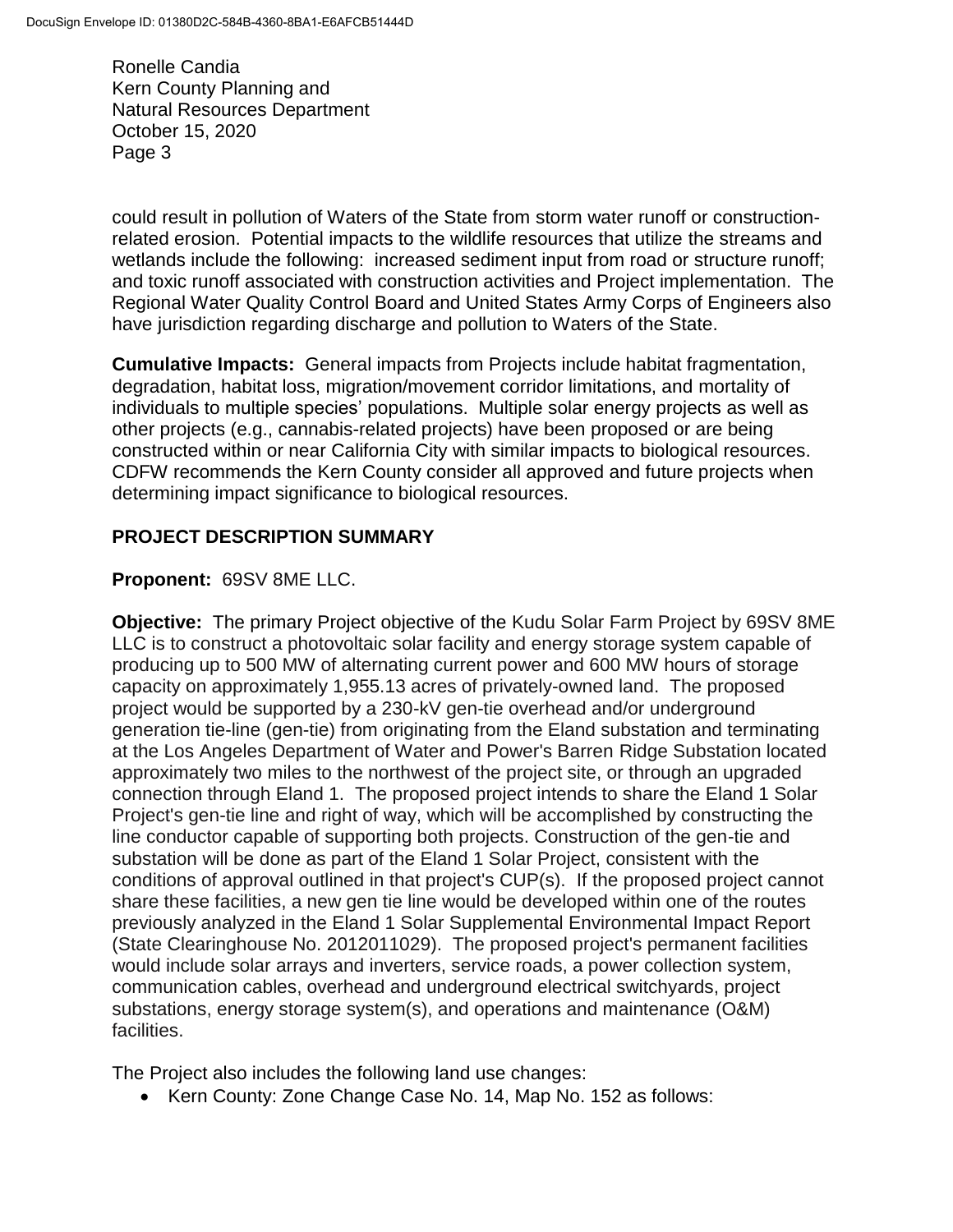- o From A-1 (Limited Agriculture) to A (Exclusive Agriculture) for approximately 164.76 acres;
- o From A-1 MH (Limited Agriculture, Mobile Home Combining) to A for approximately 2.39 acres;
- $\circ$  From PL RS (Platted Lands, Residential Suburban Combining) to A for approximately 10.29 acres; and
- o From PL RS MH (Platted Lands, Residential Suburban Combining, Mobile Home Combining) to A for approximately 7.73 acres.
- Kern County: Issuance of Conditional Use Permit (CUP) No. 28, Map No. 152 to allow for the construction and operation, within the A (Exclusive Agriculture) pursuant to Section 19.12.030G of the Kern County Zoning Ordinance, of a 673.60-acre PV solar facility with a total project generating capacity, in both Kern County and California City, of up to 500 MW of alternating current power and 600 MW hours of storage capacity
- Kern County: General Plan Amendment No. 10, Map No. 152 to the Circulation Element of the Kern County General Plan to remove road reservations on section and mid-section lines within the Kern County project boundaries.
- City of California City as a Responsible Agency under CEQA: Issuance of a CUP to allow for the construction and operation of a solar facility, in the 0/RA (Openspace/Residential Agriculture) zone, of a 1,281.53-acre PV solar facility with a total project generating capacity, in both Kern County and California City, of up to 500 MW of alternating current power and 600 MW hours of storage capacity (CUP 19-04). The project proponent has requested to remove the future section and mid-section lines for the portion of the project within the City of California City's jurisdiction. The City will determine during the CUP process (Sec. 9-2-2501 of the California City Municipal Code) which section lines will be preserved and which ones will be removed. If deemed necessary by the City of California City, the project proponent may request a zone change from 0/RA to M-1 (Light Industrial) for the portion of the facility located in California City.

**Location:** The proposed Project site is located in portions of unincorporated Kern County and the City of California City, north of the California City Municipal Airport. The Project site is bisected north-south by Washburn Boulevard (which is also the Kern County/California City limit line) and east-west by Neuralia Road. State Route 14 is approximately one mile west of the Project site. Access to the site would be from Phillips Road, Gantt Road, Neuralia Road, Pioneer Road, Sage Street, or through the Eland 1 project site. The Project site is located within Township 31S, Range 37E, and portions of Sections 14, 15, 22, 23, 26,27, 28, 29, 30, 31, 32, 33, 34, 35 and Township 32S, Range 37E, and portions of Sections 1, 2, 3, 4, 9, 10, 11, 12.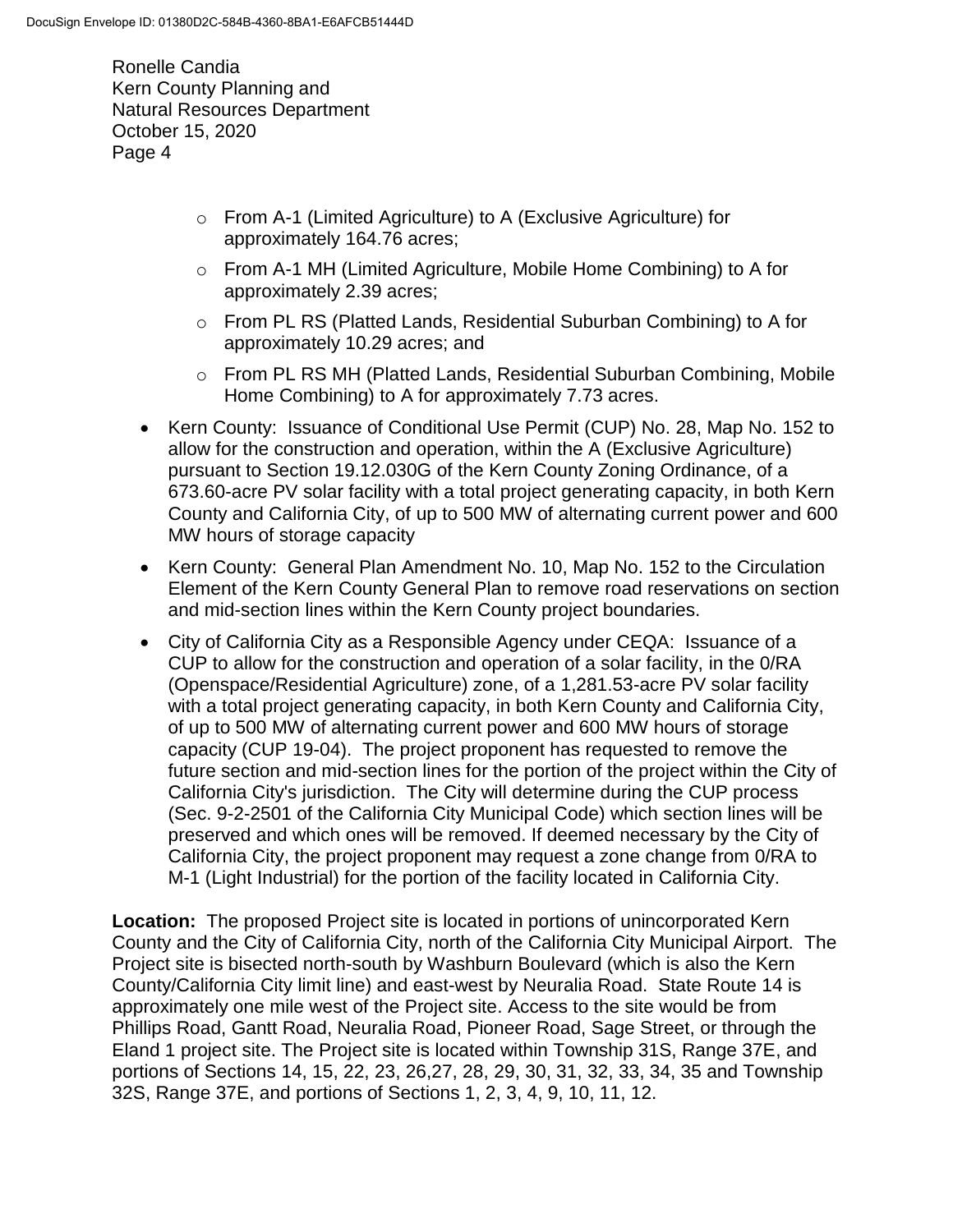**Timeframe:** Unspecified

#### **COMMENTS AND RECOMMENDATIONS**

CDFW offers the comments and recommendations below to assist the County in adequately identifying and/or mitigating the Project's significant, or potentially significant, direct and indirect impacts on fish and wildlife (biological) resources. Editorial comments or other suggestions may also be included to improve the CEQA document.

Aerial imagery of the Project boundary and its surroundings show the Project area consists of undeveloped land with native vegetation within Mojave desert habitat suitable for special-status species. Based on review of the Project description, review of California Natural Diversity Database (CNDDB) records, knowledge of other Projects in close proximity to this Project area, and the surrounding habitat, several specialstatus species could potentially be impacted by Project activities.

Currently, the NOP acknowledges that there is potential for candidate, sensitive, or special-status plants and wildlife species to be present on site or in the proposed project vicinity and that the findings of field surveys for the presence of candidate, sensitive, or special-status plant and animal species will be included in the EIR prepared for this Project. Specifically, CDFW is concerned Project-related activities could potentially impact special-status species and habitats known to occur in the area including, but not limited to, the following: State and federally threatened desert tortoise (*Gopherus agassizii*) and the State threatened Mohave ground squirrel (*Xerospermophilus mohavensis*), State candidate for listing as threatened or endangered western Joshua tree (*Yucca brevifolia),* the protected furbearing mammal desert kit fox (*Vulpes macrotis macrotis*), the State species of special concern burrowing owl (*Athene cunicularia*), American badger (*Taxidea taxus*), Le Conte's thrasher (*Toxostoma lecontei*), and loggerhead shrike (*Lanius ludovicianus*), and California rare plant rank (CRPR) 1B.2 alkali mariposa-lily (*Calochortus striatus*), CRPR 1B.2 Barstow woolly sunflower (*Eriophyllum mohavense*), CRPR 1B.2 desert cymopterus (*Cymopterus deserticola)*, CRPR 4.2 crowned muilla *(Muilla coronata)*, CRPR 4.2 and white pygmy-poppy (*Canbya candida*) as well as impacts to birds and other non-listed plants and animals.

Please note that the CNDDB is populated by, and records, voluntary submissions of species detections. As a result, species may be present in locations not depicted in the CNDDB but where there is suitable habitat and features capable of supporting species. Therefore, a lack of an occurrence record in the CNDDB is not tantamount to a negative species finding.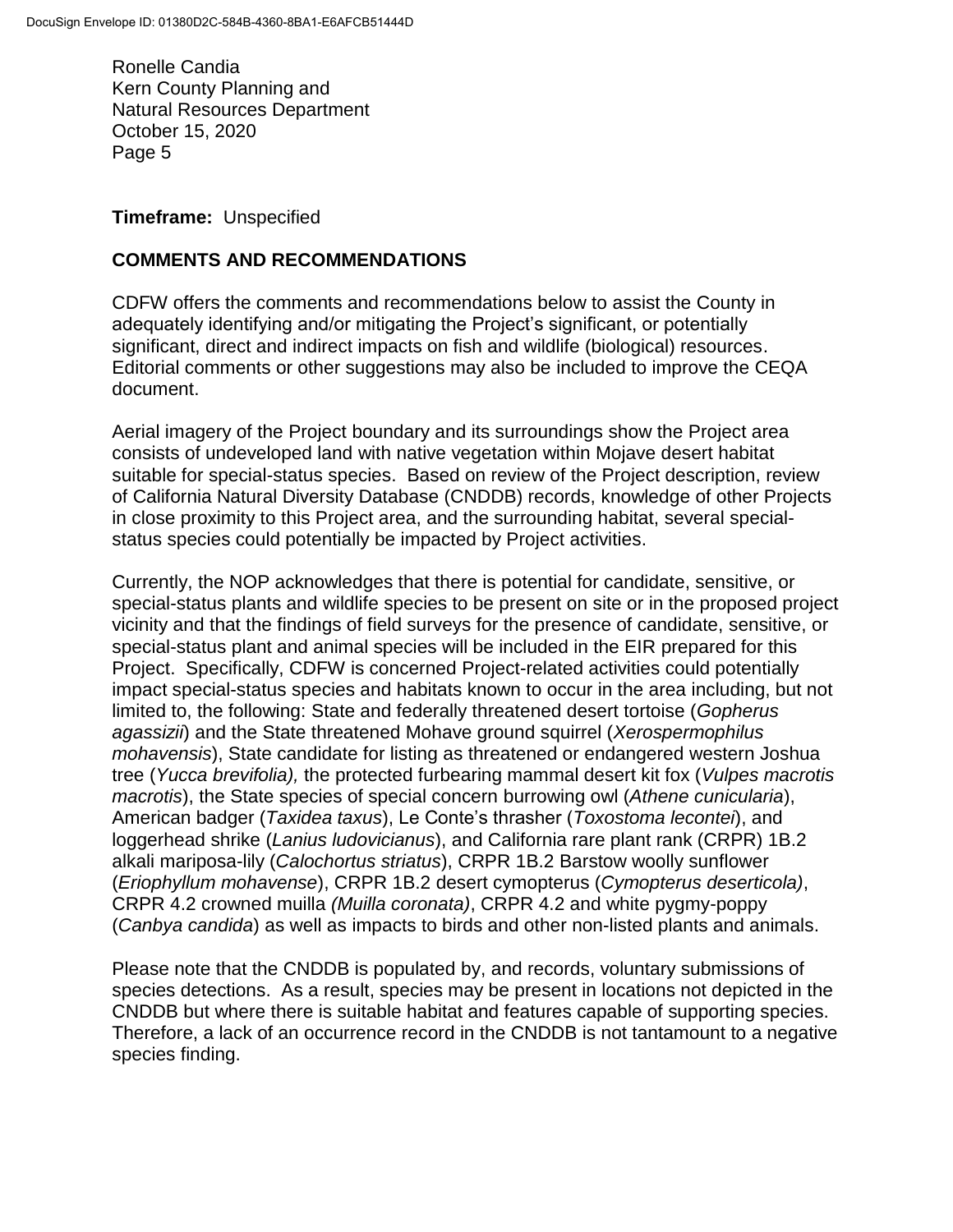As such, CDFW requests that the EIR fully identify potential impacts to biological resources, including the above-mentioned species. In order to adequately assess any potential impact to biological resources, focused biological surveys should be conducted by a qualified wildlife biologist/botanist during the appropriate survey period(s) in order to determine whether any special-status species and/or suitable habitat features may be present within the Project area. Properly conducted biological surveys, and the information assembled from them, are essential to identify any mitigation, minimization, and avoidance measures and/or the need for additional or protocol-level surveys, and to identify any Project-related impacts under CESA and other species of concern. CDFW recommends that the following be incorporated into the EIR.

### **I. Environmental Setting and Related Impact**

**Would the Project have a substantial adverse effect, either directly or through habitat modifications, on any species identified as a candidate, sensitive, or special-status species in local or regional plans, policies, or regulations, or by CDFW or the United States Fish and Wildlife Service (USFWS)?** 

### **COMMENT 1: Desert Tortoise**

**Issue:** Desert tortoise are known to occur in the Project area vicinity (CDFW 2020). Based on aerial imagery, the Project area contains desert scrub and desert wash habitat which is suitable habitat for desert tortoise. Desert tortoise are most common in desert scrub, desert wash, and Joshua tree habitats (CDFW 2018a). Desert tortoise may have the potential to be onsite and impacted by Project activities.

**Specific impact:** Without appropriate avoidance and minimization measures for desert tortoise, potentially significant impacts that may result from Project-related activities include loss of foraging habitat, habitat degradation and fragmentation, burrow destruction, and direct mortality.

**Evidence impact is potentially significant:** Human impacts to desert tortoise include habitat conversion to agriculture and urban lands, degradation of habitat by off-highway vehicles (OHV), intentional killing of tortoises, and killing by cars and OHV (Doak et al. 1994). Habitat conversion to agriculture results in the loss of habitat and may lead to an increase in the predator raven population, drawdown of water table, introduction of pesticides and other toxic chemicals, and the potential introduction of invasive plants (Boarman 2002). Project activities may result in the loss of potential desert tortoise habitat through conversion, may increase habitat fragmentation, and expand urbanization into the area.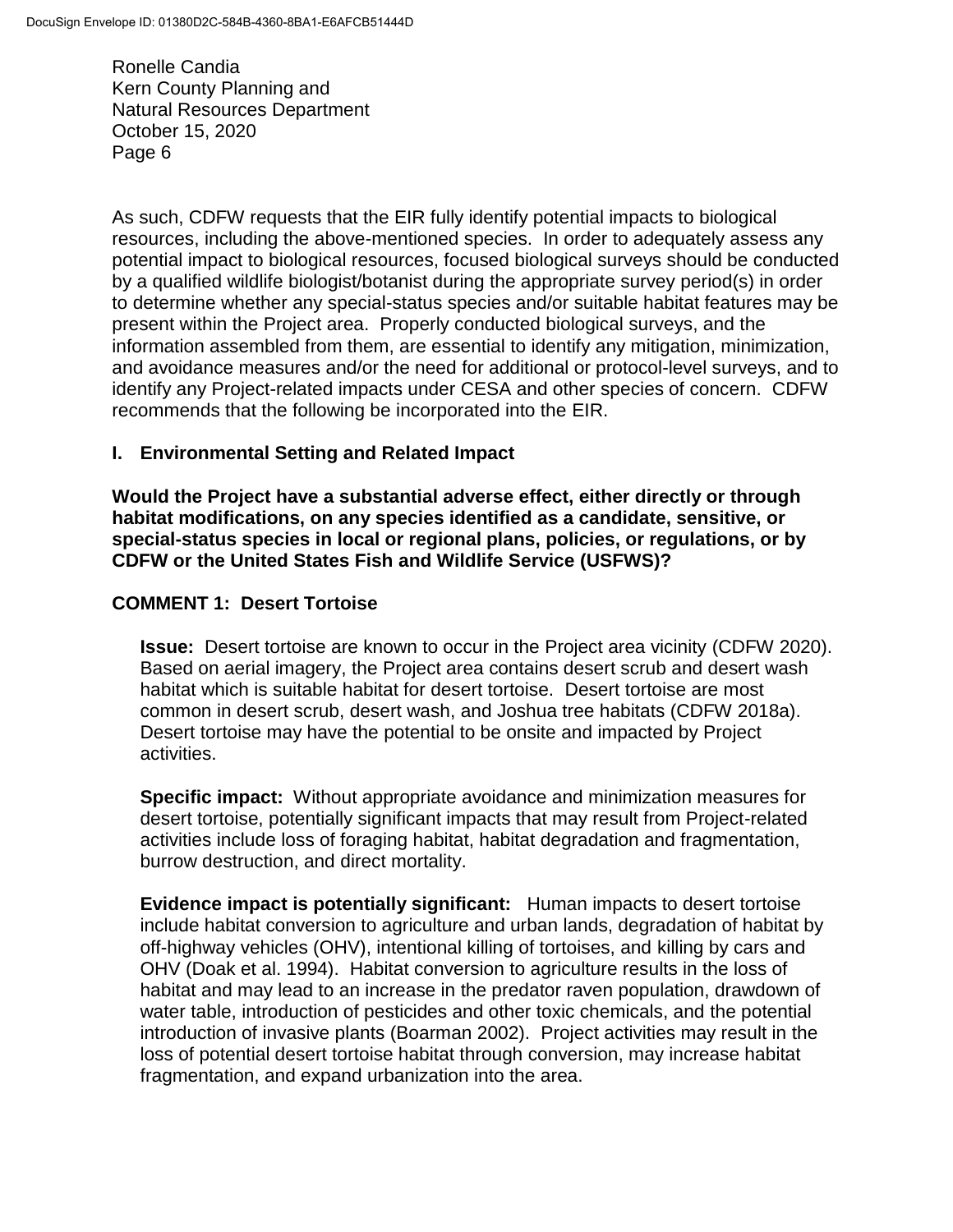### **Recommended Potentially Feasible Mitigation Measures**

To evaluate potential Project-related impacts to desert tortoise, CDFW recommends conducting the following evaluation of the Project area, including the following mitigation measures in the EIR, and that these measures be made conditions of approval for the Project.

#### **Recommended Mitigation Measure 1: Desert Tortoise Surveys**

CDFW recommends that a qualified biologist conduct surveys during the appropriate survey period following the protocol contained in "Preparing for any action that may occur within the range of the Mojave desert tortoise (*Gopherus agassizii*)" (USFWS 2010) to determine the potential for desert tortoise to use the Project site and surrounding area. Survey results are advised to be submitted to both CDFW and the USFWS. Please note desert tortoise surveys are valid for one year and should be conducted within a year of the start of ground-disturbing activities.

### **Recommended Mitigation Measure 2: Desert Tortoise Avoidance and Take Authorization**

If desert tortoise are found within the Project site during preconstruction surveys or construction activities, consultation with CDFW is advised to discuss how to implement the Project and avoid take; or if avoidance is not feasible, to acquire an ITP prior to any ground-disturbing activities, pursuant Fish and Game Code section 2081 subdivision (b). Alternatively, the applicant can assume presence and acquire an ITP prior to initiating Project implementation.

# **COMMENT 2: Mohave Ground Squirrel (MGS)**

**Issue:** MGS are known to occur in the Project area vicinity (CDFW 2020). Potential habitat for MGS is land supporting desert shrub vegetation within or adjacent to the known geographic range of the species (CDFG 2003). Based on aerial imagery and information within the NOP, the Project area contains desert shrub habitat and is within the range of MGS (Leitner 2008, CDFW 2019). Because of the Project location and habitat onsite, MGS have the potential to be onsite and be impacted by Project activities.

**Specific impact:** Without appropriate avoidance and minimization measures for MGS, potential significant impacts associated with Project-related activities include burrow collapse, inadvertent entrapment, reduced reproductive success, and mortality of individuals.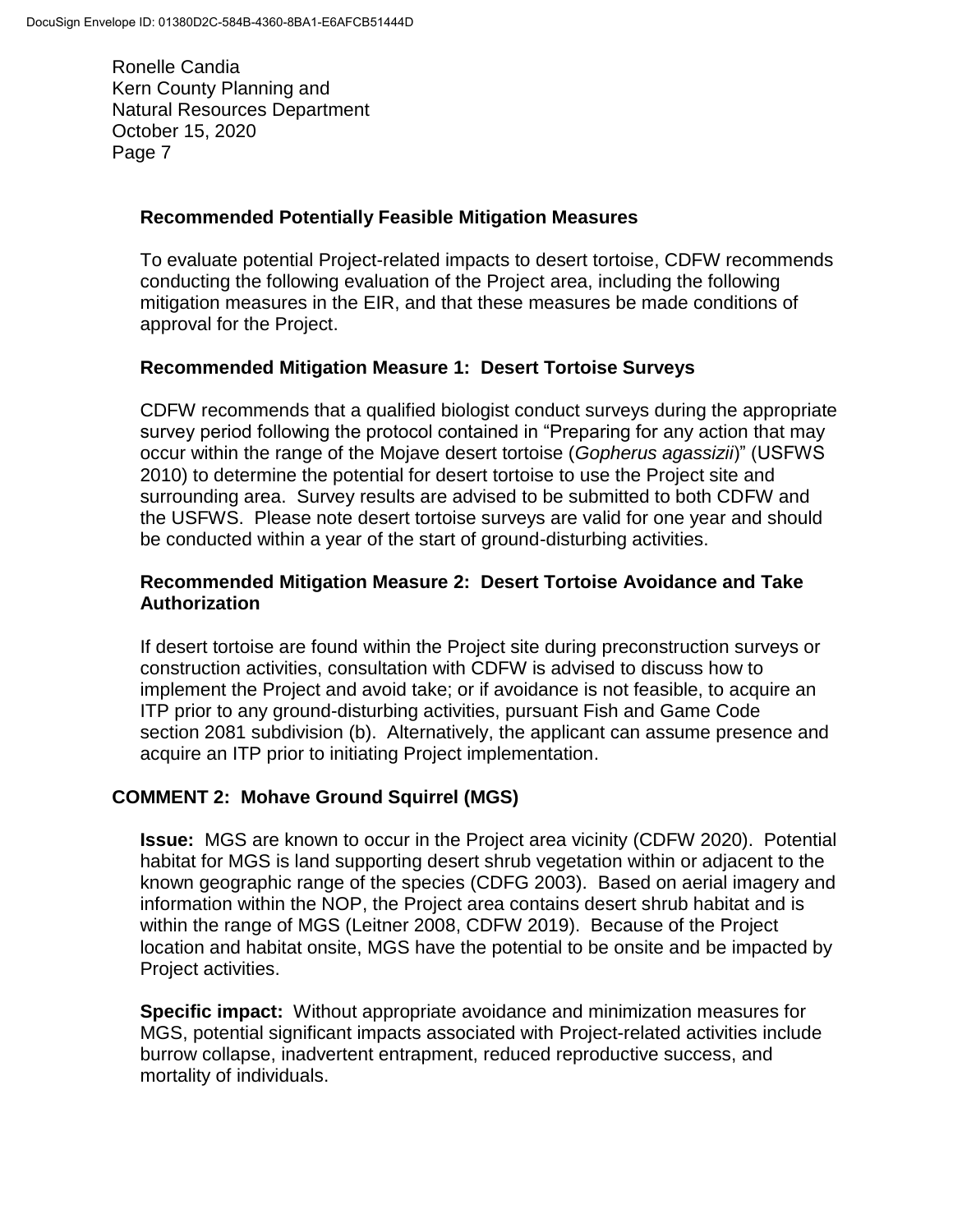> **Evidence impact is potentially significant:** Major threats to the MGS are drought, habitat destruction, habitat fragmentation, and habitat degradation (Gustafson 1993, CDFW 2019). MGS is restricted to a small geographic range and the greatest habitat loss has occurred near desert towns including California City (Gustafson 1993). Natural cycling is anticipated in MGS populations, therefore, the true indicators of the status of the species are the quantity, pattern of distribution, and quality of habitat (Gustafson 1993, CDFW 2019). Project activities may result in the loss of potential MGS habitat through conversion, may increase habitat fragmentation, and expand urbanization into the area.

### **Recommended Potentially Feasible Mitigation Measures**

To evaluate potential Project-related impacts to MGS, CDFW recommends conducting the following evaluation of the Project area, including the following mitigation measures in the EIR, and that these measures be made conditions of approval for the Project.

### **Recommended Mitigation Measure 3: MGS Surveys**

CDFW recommends that a qualified permitted biologist conduct protocol surveys for MGS following the methods described in the "Mohave Ground Squirrel Survey Guidelines" (CDFG 2003) during the appropriate survey season prior to Project implementation, including any vegetation- or ground-disturbing activities. Please note that guidelines indicate that a visual survey and up to three trapping sessions may need to be conducted (CDFG 2003). Results of the MGS surveys are advised to be submitted to the CDFW. Please note MGS surveys are valid for one year and should be conducted within a year of the start of ground-disturbing activities.

#### **Recommended Mitigation Measure 4: MGS Avoidance**

If protocol surveys will not be conducted or if surveys detect MGS, in order to implement full avoidance for MGS, CDFW recommends a 50-foot no-disturbance buffer be employed around all burrows that could be used by MGS and that all suitable burrows and burrow complexes maintain habitat connectivity with suitable habitat features outside the Project site.

#### **Recommended Mitigation Measure 5: MGS Take Authorization**

If MGS are found within the Project site during protocol surveys, preconstruction surveys, or construction activities, consultation with CDFW is recommended to discuss how to implement the Project and avoid take, or if avoidance is not feasible, to acquire an ITP prior to any ground-disturbing activities, pursuant Fish and Game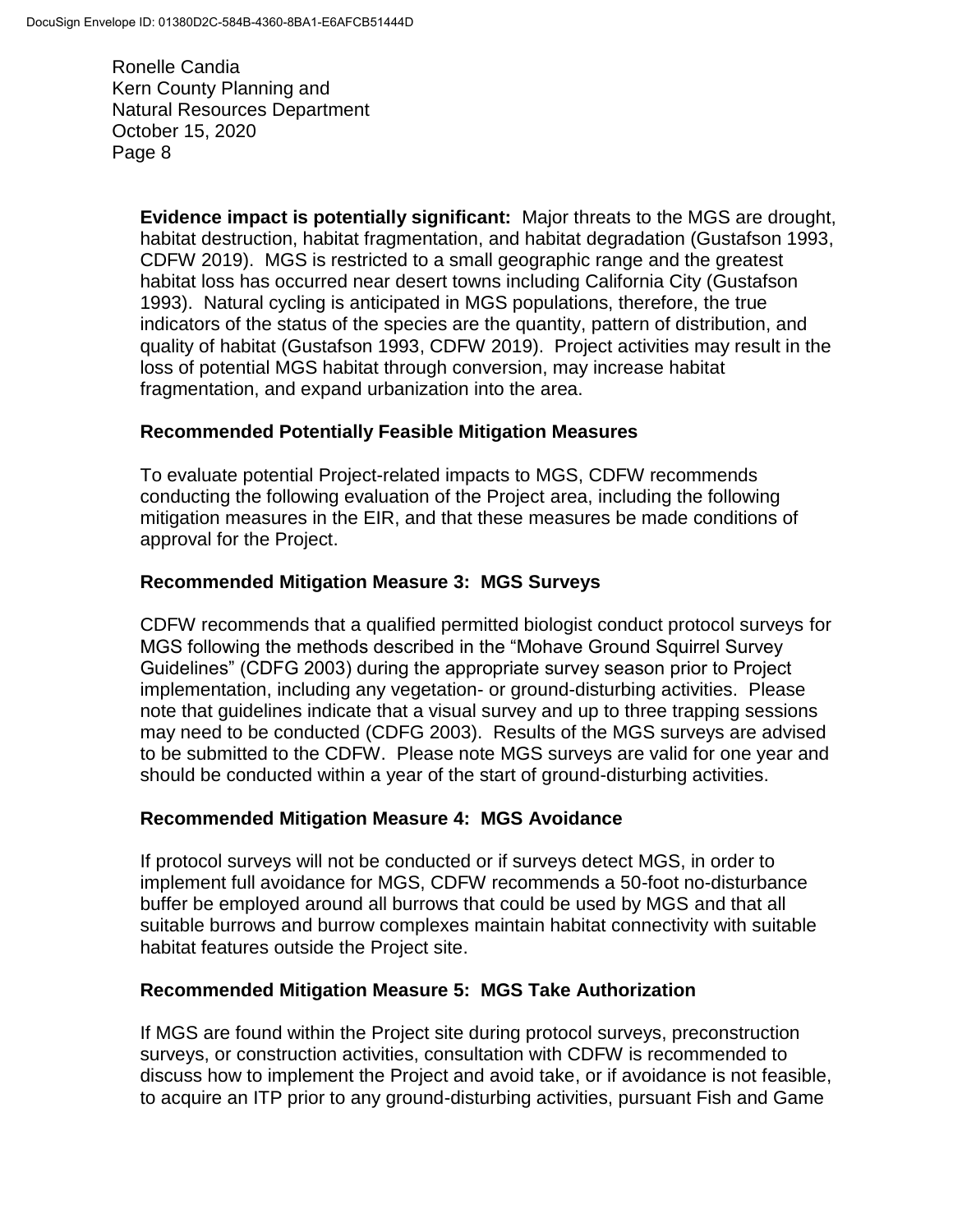> Code section 2081 subsection (b). Alternatively, the applicant can assume presence of MGS and acquire an ITP prior to initiating Project implementation.

### **COMMENT 3: Western Joshua Tree (WJT)**

**Issue:** On September 22, 2020, the Fish and Game Commission determined that listing WJT as threatened or endangered under CESA may be warranted. Pursuant to Fish and Game Code section 2074.6, CDFW has initiated a status review report to inform the Commission's decision on whether listing of WJT, pursuant to CESA, is warranted. During the candidacy period, consistent with CEQA Guidelines section 15380, the status of the WJT as a candidate species under CESA (Fish & G. Code, § 2050 et seq.) qualifies it as an endangered, rare, or threatened species under CEQA. The Fish and Game Commission also adopted emergency regulations to authorize conditional take of western Joshua tree during its candidacy for some solar energy projects pursuant to Fish and Game Code section 2084. The NOP acknowledges the presence of WJT on the Project site, so the Project has the potential to impact this plant species.

**Specific impact:** Potentially significant impacts to WJT associated with proposed Project activities include inability to survive and reproduce and direct mortality.

**Evidence impact is potentially significant:** Major threats to the WJT are predation, invasive species, wildfires, climate change, and habitat loss related to human development and conversion. These threats are often related and can work synergistically and cumulatively to threaten the continued existence of WJT (DeFalco et al. 2010, Svenning and Sandel 2013, Esque et al. 2015). Human development includes large and small-scale renewable energy projects. While many of the impacts of these projects on WJT have been difficult to quantify, the USFWS (2018) has estimated renewable energy development alone has resulted in the loss of 1.2% of WJT habitat, or approximately 68,000 acres. Project activities may result in the loss of potential WJT habitat through conversion which can exacerbate the impacts to WJT from predation, invasive species, wildfires, drought, and climate change.

#### **Recommended Potentially Feasible Mitigation Measures**

To evaluate potential Project-related impacts to WJT, CDFW recommends conducting the following evaluation of the Project area, including the following mitigation measures in the EIR, and that these measures be made conditions of approval for the Project.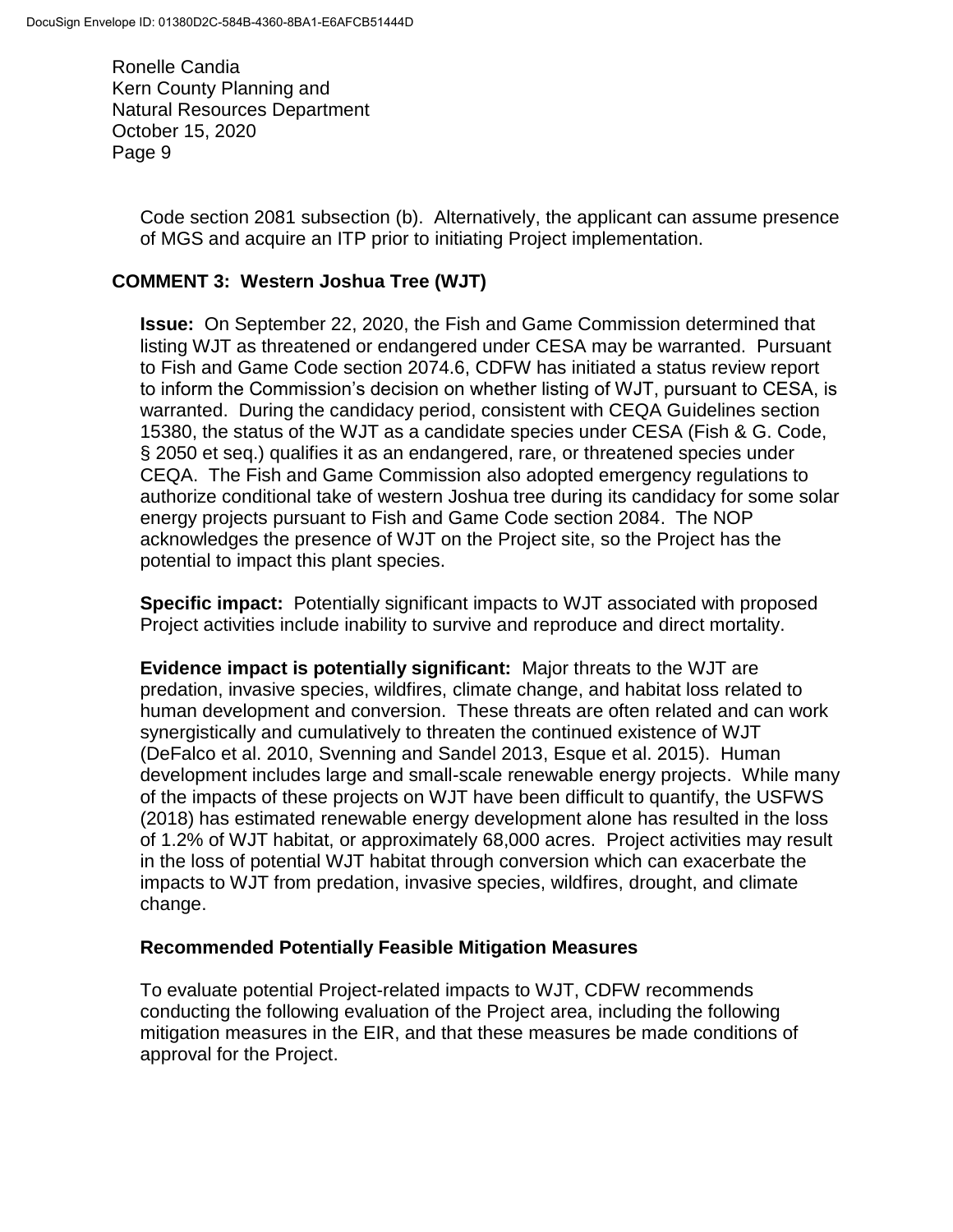### **Recommended Mitigation Measure 6: WJT Surveys**

CDFW recommends that the Project site be surveyed by a qualified botanist or biologist to conduct a complete census of all WJT within the Project site.

### **Recommended Mitigation Measure 7: WJT Consultation and Take Authorization**

Since WJT have already been documented to occur on the Project site, consultation with CDFW is warranted to determine appropriate avoidance, minimization, and mitigation measures and take authorization since the Kudu Solar by 69SV 8ME LLC Project was identified as one of the solar energy projects in the Special Order Relating to Take of Western Joshua Tree (*Yucca brevifolia*) During Candidacy Period (Cal. Code Regs. tit. 14, § 749.10, effective date pending).

### **COMMENT 4: Other Special-Status Plants**

**Issue:** Special-status plant species have the potential to occur on the Project site, including the California rare plant ranked alkali mariposa-lily, Barstow woolly sunflower, desert cymopterus, crowned muilla, and white pygmy-poppy (CDFW 2020)*.* Based on the Project site location, the Project has the potential to impact these plant species.

**Specific impact:** Potentially significant impacts to special-status plant species associated with proposed Project activities include inability to survive and reproduce and direct mortality.

**Evidence impact is potentially significant:** The plant species listed above occur in Mojave Desert scrub (CNPS 2020). As a result, these species have the potential to occur at the Project site. Habitat loss and degradation resulting from human development, urbanization, grazing, trampling, and hydrological alterations and water diversions that result in the lowering of the water table (CNPS 2020).

#### **Recommended Potentially Feasible Mitigation Measures**

To evaluate potential Project-related impacts to special-status plants, CDFW recommends conducting the following evaluation of the Project area, including the following mitigation measures in the EIR, and that these measures be made conditions of approval for the Project.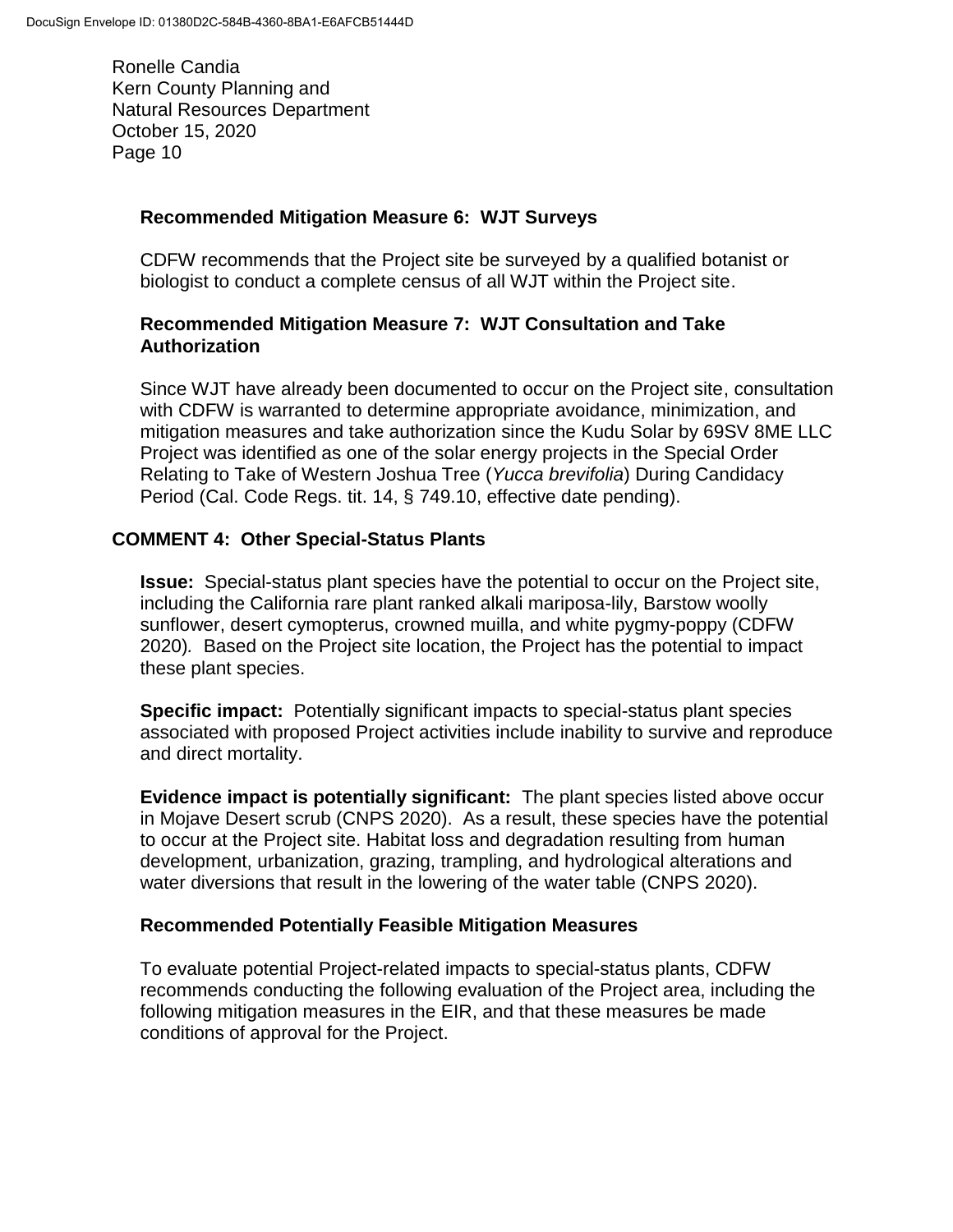### **Recommended Mitigation Measure 8: Special-Status Plant Surveys**

CDFW recommends that the Project site be surveyed for special-status plants by a qualified botanist following the "*Protocols for Surveying and Evaluating Impacts to Special Status Native Plant Populations and Sensitive Natural Communities"* (CDFW 2018b). This protocol, which is intended to maximize detectability, includes identification of reference populations to facilitate the likelihood of field investigations occurring during the appropriate floristic period. In the absence of protocol-level surveys being performed, additional surveys may be necessary.

### **Recommended Mitigation Measure 9: Special-Status Plant Avoidance**

Further, CDFW recommends special-status plant species be avoided whenever possible by delineation and observation of a no-disturbance buffer of at least 50 feet from the outer edge of the plant population(s) or specific habitat type(s) required by special-status plant species. If buffers cannot be maintained, then consultation with CDFW is warranted to determine appropriate minimization and mitigation measures for impacts to special-status plant species.

### **Recommended Mitigation Measure 10: Listed Plant Species Take Authorization**

If a State-listed plant species is identified during botanical surveys, consultation with CDFW is warranted to determine if the Project can avoid take. If take cannot be avoided, take authorization is warranted. Take authorization would occur through issuance of an ITP, pursuant to Fish and Game Code section 2081 subdivision (b).

# **COMMENT 5: Burrowing Owl (BUOW)**

**Issue:** BUOW are known to occur in the Project area vicinity (CDFW 2020). BUOW inhabit deserts and scrublands characterized by low-growing vegetation containing small mammal burrows, a requisite habitat feature used by BUOW for nesting and cover. The Project area appears to contain suitable habitat based on aerial imagery. Therefore, there is potential for BUOW to occupy or colonize the Project area and may be impacted by Project activities.

**Specific impact:** Without appropriate avoidance and minimization measures for BUOW, potential significant impacts associated with subsequent activities and land conversion include habitat loss, burrow collapse, inadvertent entrapment, nest abandonment, reduced reproductive success, reduction in health and vigor of eggs and/or young, and direct mortality of individuals.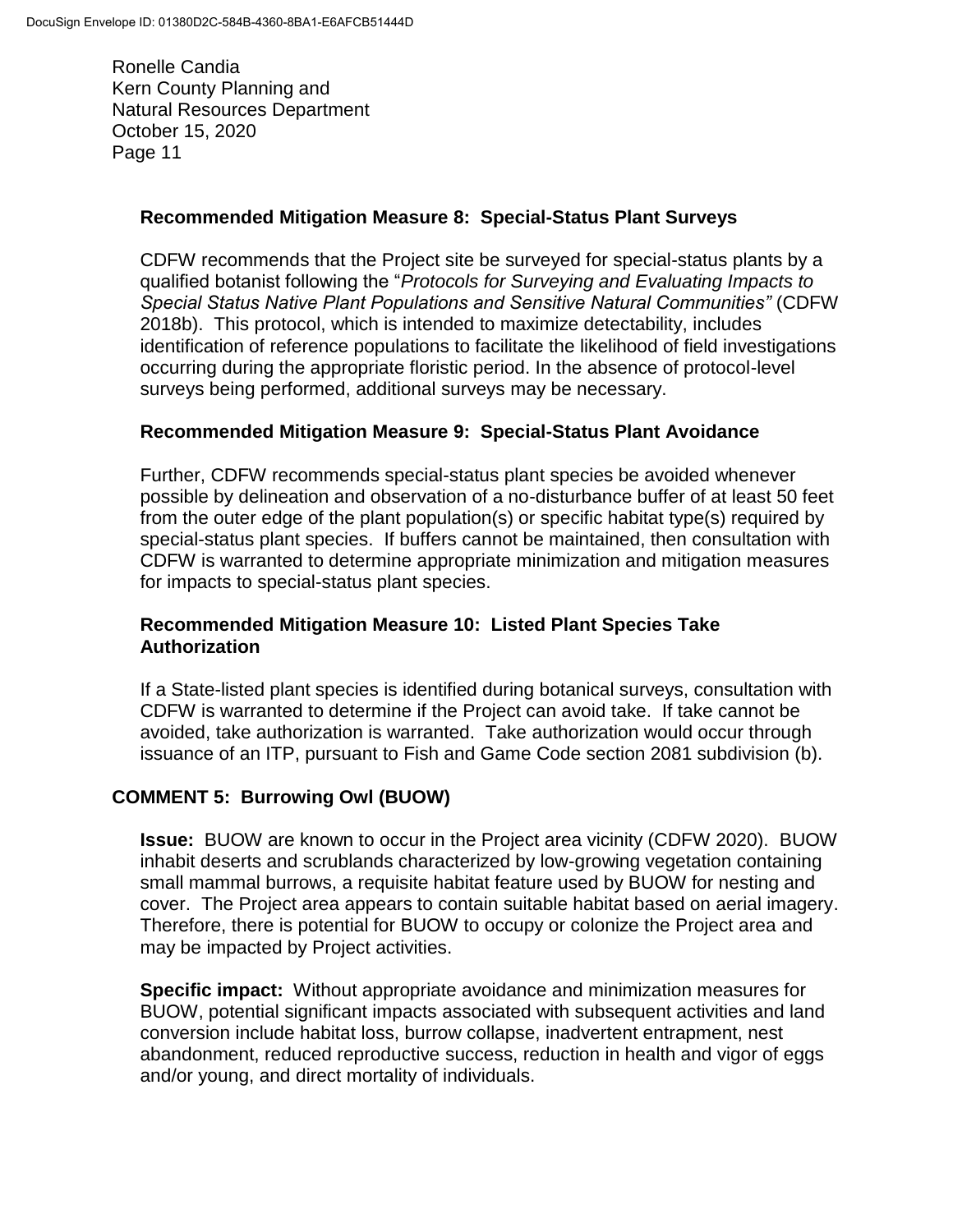> **Evidence impact is potentially significant:** BUOW rely on burrow habitat year-round for their survival and reproduction. Habitat loss and degradation are considered the greatest threats to BUOW in California (Gervais et al. 2008). The Project and surrounding area contain undeveloped land; therefore, subsequent ground-disturbing activities associated with the Project have the potential to significantly impact local BUOW populations. In addition, and as described in CDFW's "Staff Report on Burrowing Owl Mitigation" (CDFG 2012), excluding and/or evicting BUOW from their burrows is considered a potentially significant impact under CEQA.

### **Recommended Potentially Feasible Mitigation Measures**

To evaluate potential Project-related impacts to burrowing owl, CDFW recommends conducting the following evaluation of the Project area, including the following mitigation measures in the EIR, and that these measures be made conditions of approval for the Project.

### **Recommended Mitigation Measure 11: BUOW Surveys**

CDFW recommends assessing presence/absence of BUOW by having a qualified biologist conduct surveys following the California Burrowing Owl Consortium's (CBOC) *"Burrowing Owl Survey Protocol and Mitigation Guidelines"* (CBOC 1993) and CDFW's *Staff Report on Burrowing Owl Mitigation"* (CDFG 2012). CDFW advises that surveys include a 500-foot buffer around the Project site. Please note the guidelines suggest three or more surveys be conducted during the peak breeding season (April 15 to July 15) to determine presence (CDFG 2012).

#### **Recommended Mitigation Measure 12: BUOW Avoidance**

CDFW recommends implementing no-disturbance buffers, as outlined in the "*Staff Report on Burrowing Owl Mitigation"* (CDFG 2012), prior to and during any ground-disturbing activities associated with Project implementation. Specifically, CDFW's Staff Report recommends that impacts to occupied burrows be avoided in accordance with the following table unless a qualified biologist approved by CDFW verifies through non-invasive methods that either: 1) the birds have not begun egg laying and incubation; or 2) that juveniles from the occupied burrows are foraging independently and are capable of independent survival.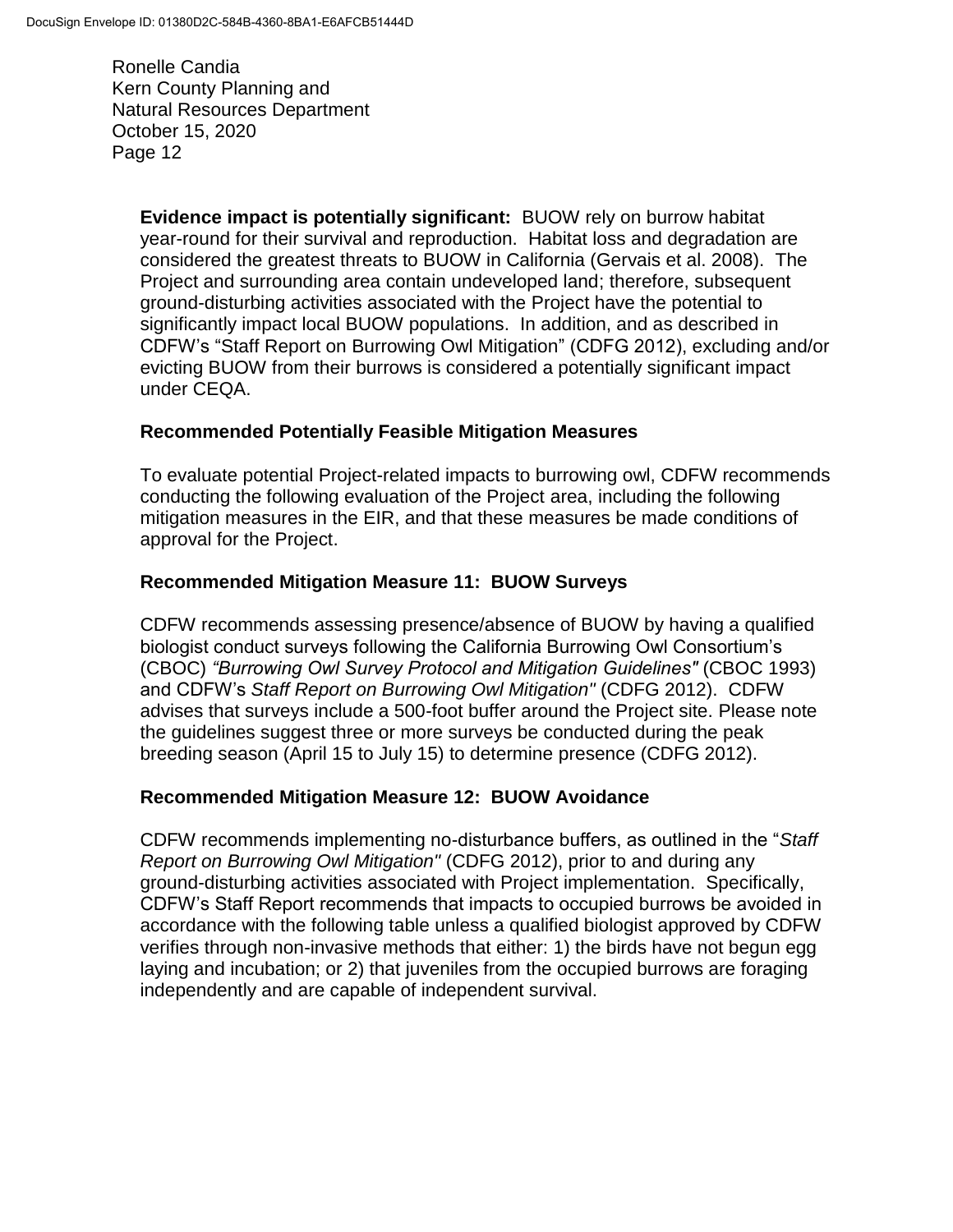| Location      | Time of Year   | Level of Disturbance |                  |                  |
|---------------|----------------|----------------------|------------------|------------------|
|               |                | Low                  | Med              | High             |
| Nesting sites | April 1-Aug 15 | $200 \; \text{m}^*$  | 500 m            | 500 m            |
| Nesting sites | Aug 16-Oct 15  | 200 m                | 200 m            | 500 <sub>m</sub> |
| Nesting sites | Oct 16-Mar 31  | 50 <sub>m</sub>      | 100 <sub>m</sub> | 500 m            |

#### **Recommended Mitigation Measure 13: BUOW Passive Relocation and Mitigation**

If BUOW are found to occupy the Project site and avoidance is not possible, it is important to note that according to the Staff Report (CDFG 2012), exclusion is not a take avoidance, minimization, or mitigation method and is considered a potentially significant impact under CEQA. However, if necessary, CDFW recommends that burrow exclusion be conducted by qualified biologists and only during the non-breeding season, before breeding behavior is exhibited and after the burrow is confirmed empty through non-invasive methods, such as surveillance. CDFW recommends replacement of occupied burrows with artificial burrows at a ratio of 1 burrow collapsed to 1 artificial burrow constructed (1:1) as mitigation for the potentially significant impact of evicting BUOW. BUOW may attempt to colonize or re-colonize an area that will be impacted; thus, CDFW recommends ongoing surveillance of the Project site during Project activities, at a rate that is sufficient to detect BUOW if they return.

# **COMMENT 6: American Badger (AMBA)**

**Issue:** AMBA have the potential to occur in and near the Project site (CDFW 2020). AMBA occupy sparsely vegetated land cover with dry, friable soils to excavate dens, which they use for cover, and that support fossorial rodent prey populations (i.e. ground squirrels, pocket gophers, etc.) (Zeiner et. al 1990). The Project area may support these requisite habitat features. Therefore, the Project has the potential to impact American badger.

**Impact:** Without appropriate avoidance and minimization measures for AMBA, potential significant impacts include den abandonment, which may result in reduced health or vigor of young, in addition to direct mortality.

**Evidence impact is potentially significant:** AMBA populations in California have been declining due to agriculture and urban development (Williams 1986). Habitat loss is a primary threat to American badger (Gittleman et. al 2001). The Project site is within the range of American badger and suitable habitat may be present on or in the vicinity of the Project site. As a result, Project activities have the potential to significantly impact local populations of American badger.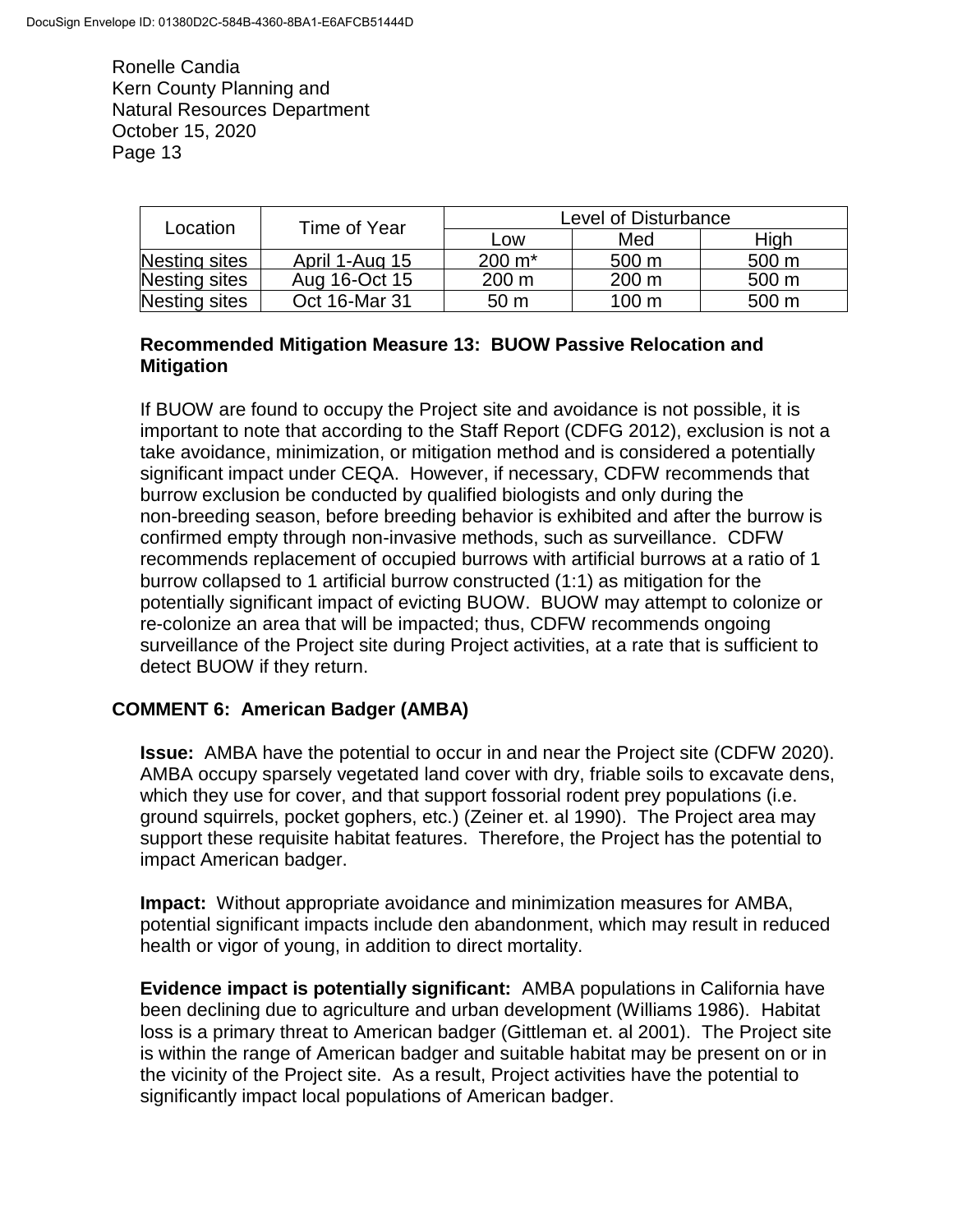### **Recommended Potentially Feasible Mitigation Measures**

To evaluate potential Project-related impacts to AMBA, CDFW recommends conducting the following evaluation of the Project area, including the following mitigation measures in the EIR, and that these measures be made conditions of approval for the Project.

#### **Recommended Mitigation Measure 14: AMBA Surveys**

CDFW recommends that a qualified biologist conduct focused surveys for American badger and their requisite habitat features (dens) to evaluate potential impacts resulting from ground- and vegetation-disturbance.

#### **Recommended Mitigation Measure 15: AMBA Avoidance**

Avoidance whenever possible is encouraged via delineation and observation of a 50-foot no-disturbance buffer around occupied dens and a 250-foot no-disturbance buffer around natal dens until it is determined through non-invasive means that individuals occupying the den have dispersed.

#### **COMMENT 10: Other State Species of Special Concern and Watchlist Species**

**Issue:** Le Conte's thrasher, loggerhead shrike, prairie falcon (*Falco mexicanus*), and California horned lark (*Eremophila alpestris actia*) have the potential to occur in the Project area. All the species mentioned above have been documented to occur in the vicinity of the Project, which supports requisite habitat elements for these species (CDFW 2020).

**Specific impact:** Without appropriate avoidance and minimization measures for these species, potentially significant impacts associated with ground disturbance include habitat loss, nest abandonment, which may result in reduced health or vigor of eggs and/or young, and direct mortality.

**Evidence impact is potentially significant:** Habitat loss threatens all of the species mentioned above (Shuford and Gardali 2008). The Project and surrounding area contain undeveloped land; therefore, subsequent ground disturbing activities and habitat conversion associated with the Project may have the potential to significantly impact local the populations of these species.

#### **Recommended Potentially Feasible Mitigation Measure(s)**

To evaluate potential impacts to these special-status species associated with subsequent development, CDFW recommends conducting the following evaluation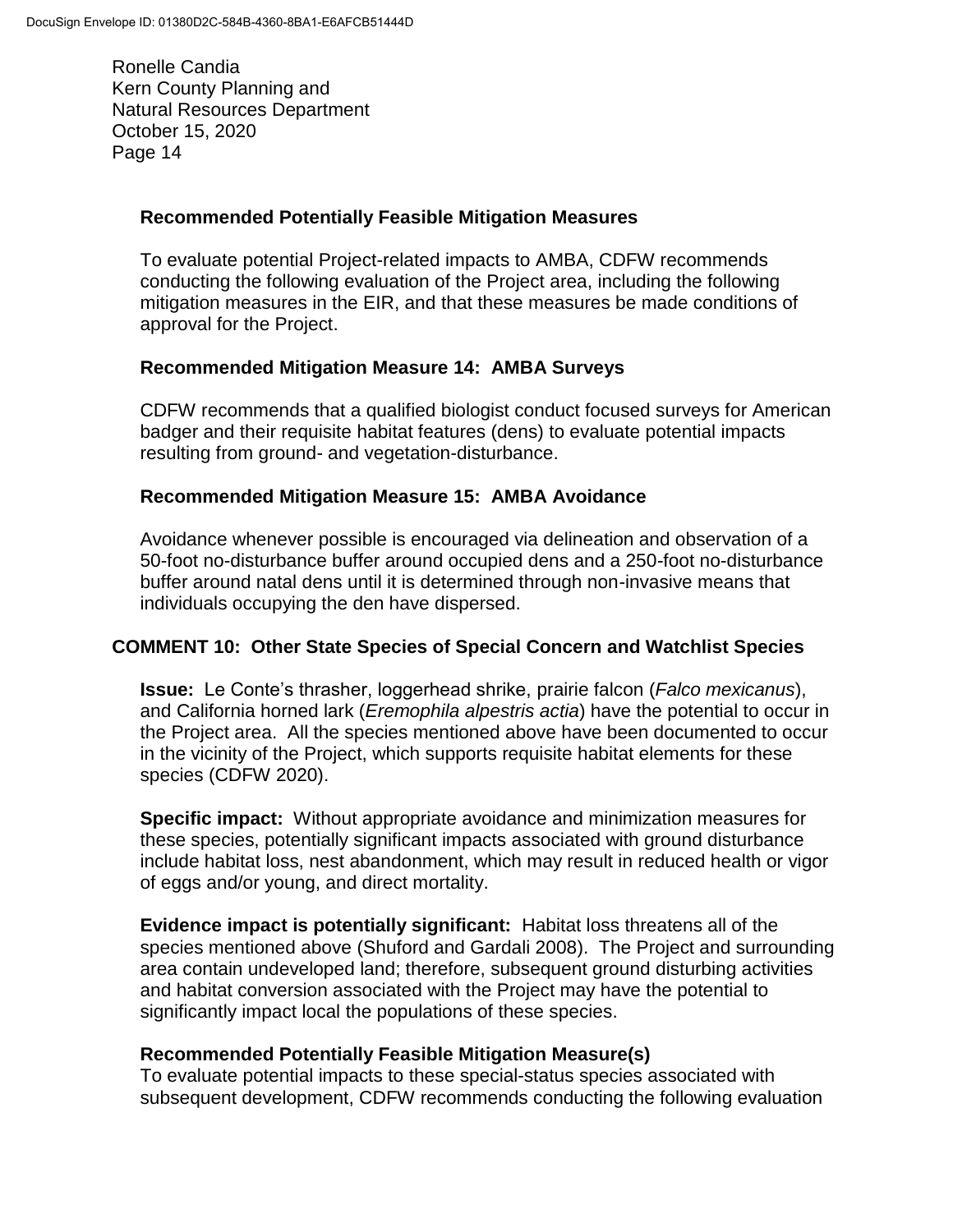> of the Project area, including the following mitigation measures in the EIR, and that these measures be made conditions of approval for the Project.

#### **Recommended Mitigation Measure 16: Species of Special Concern and Watchlist Species Habitat Assessment**

CDFW recommends that a qualified biologist conduct a habitat assessment in advance of project implementation, to determine if project areas or their immediate vicinity contain potential habitat for the species mentioned above.

### **Recommended Mitigation Measure 17: Species of Special Concern and Watchlist Species Surveys**

If potential habitat is present, CDFW recommends that a qualified biologist conduct focused surveys for applicable species and their requisite habitat features to evaluate potential impacts resulting from ground and vegetation disturbance.

### **Recommended Mitigation Measure 18: Species of Special Concern and Watchlist Species Avoidance**

Avoidance whenever possible is encouraged via delineation and observance a 50-foot no-disturbance buffer around burrow or den entrances that can provide refuge for small mammals, reptiles, and amphibians, and 250 feet around nests of special-status bird species.

# **II. Editorial Comments and/or Suggestions**

**Lake and Streambed Alteration:** Aerial imagery shows the Project area contains several desert washes. Project activities have the potential to substantially change the bed, bank, and channel of these features and/or substantially divert the flow of any such feature that is subject to CDFW's regulatory authority pursuant Fish and Game Code section 1600 et seq. Fish and Game Code section 1602 requires an entity to notify CDFW prior to commencing any activity that may (a) substantially divert or obstruct the natural flow of any river, stream, or lake; (b) substantially change or use any material from the bed, bank, or channel of any river, stream, or lake (including the removal of riparian vegetation): (c) deposit debris, waste or other materials that could pass into any river, stream, or lake. "Any river, stream, or lake" includes those that are ephemeral, intermittent, or episodic as well as those that are perennial.

CDFW is required to comply with CEQA in the issuance of a Lake or Streambed Alteration Agreement (LSAA); therefore, if the CEQA document approved for the Project does not adequately describe the Project and its impacts to lakes or streams, a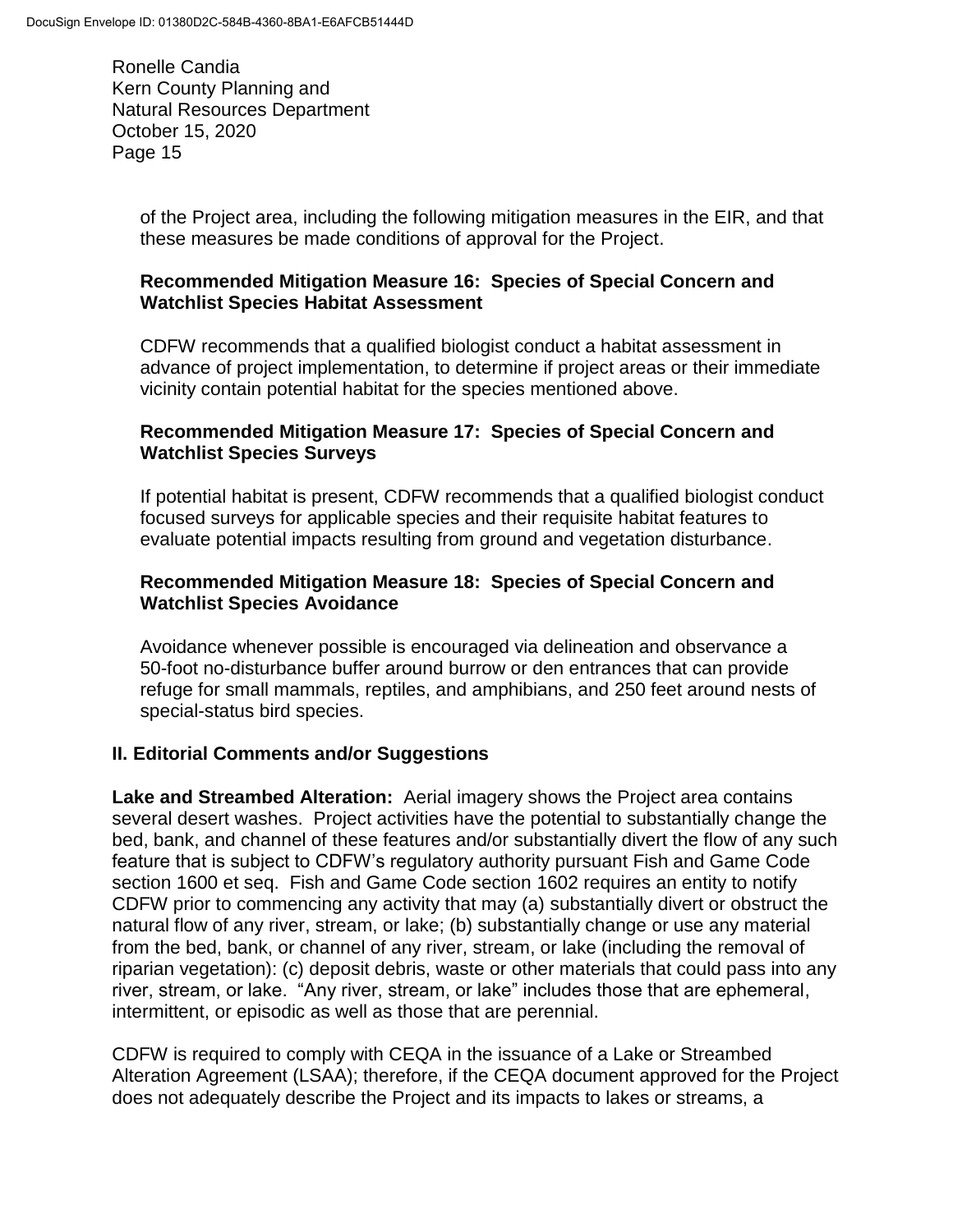subsequent CEQA analysis may be necessary for LSAA issuance. For information on notification requirements, please refer to CDFW's website [\(https://wildlife.ca.gov/Conservation/LSA\)](https://wildlife.ca.gov/Conservation/LSA) or contact CDFW staff in the Central Region Lake and Streambed Alteration Program at (559) 243-4593.

**Desert Kit Fox:** The proposed Project area is within desert kit fox range. The desert kit fox is protected under Title 14, California Code of Regulations, Section 460, which prohibits take of the species at any time. CDFW recommends that the USFWS "Standardized recommendations for protection of the San Joaquin kit fox prior to or during ground disturbance" (2011) be followed to minimize impacts to desert kit fox. Please note the guidelines indicate pre-activity surveys be conducted by a qualified biologist no less than 14 days and no more than 30 days prior to the beginning of ground disturbance and/or construction activities (USFWS 2011). If any active or potential dens are found on the Project site during surveys, consultation with CDFW would be warranted for guidance on take avoidance measures for the desert kit fox.

**Nesting Birds:** CDFW has jurisdiction over actions with potential to result in the disturbance or destruction of active nest sites or the unauthorized take of birds. Fish and Game Code sections that protect birds, their eggs and nests include sections 3503 (regarding unlawful take, possession or needless destruction of the nest or eggs of any bird), 3503.5 (regarding the take, possession or destruction of any birds-of-prey or their nests or eggs), and 3513 (regarding unlawful take of any migratory nongame bird). CDFW encourages Project implementation to occur during the bird non-nesting season; however, if Project activities must occur during the breeding season (i.e., February through mid-September), the Project applicant is responsible for ensuring that implementation of the Project does not result in violation of the Migratory Bird Treaty Act or relevant Fish and Game Codes as referenced above.

To evaluate Project-related impacts on nesting birds, CDFW recommends that a qualified wildlife biologist conduct pre-activity surveys for active nests no more than 10 days prior to the start of ground disturbance to maximize the probability that nests that could potentially be impacted by the Project are detected. CDFW also recommends that surveys cover a sufficient area around the work site to identify nests and determine their status. A sufficient area means any area potentially affected by a project. In addition to direct impacts (i.e., nest destruction), noise, vibration, and movement of workers or equipment could also affect nests. Prior to initiation of construction activities, CDFW recommends that a qualified biologist conduct a survey to establish a behavioral baseline of all identified nests. Once construction begins, CDFW recommends that a qualified biologist continuously monitor nests to detect behavioral changes resulting from the project. If behavioral changes occur, CDFW recommends that the work causing that change cease and CDFW be consulted for additional avoidance and minimization measures.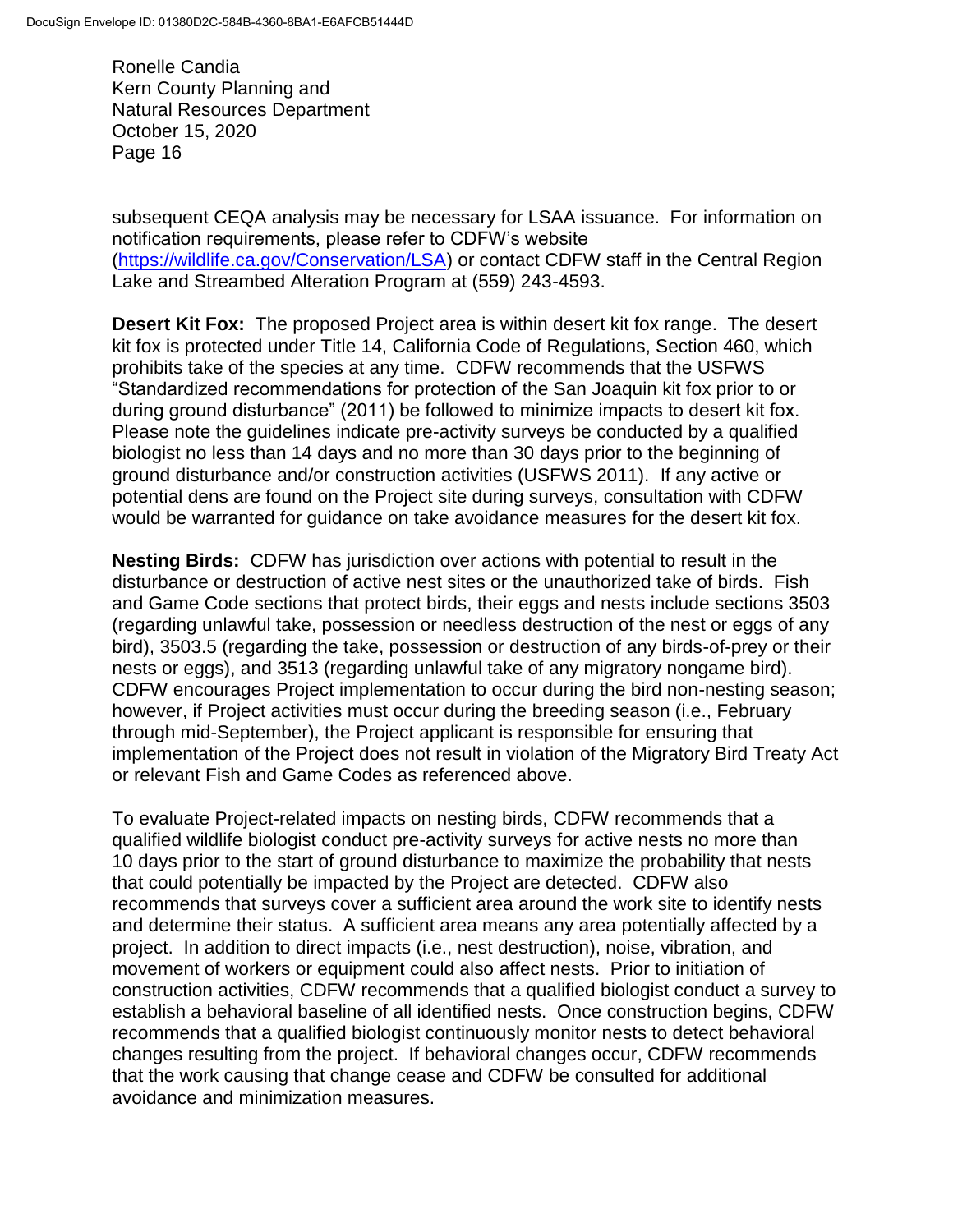If continuous monitoring of identified nests by a qualified wildlife biologist is not feasible, CDFW recommends a minimum no-disturbance buffer of 250 feet around active nests of non-listed bird species and a 500-foot no-disturbance buffer around active nests of non-listed raptors. These buffers are advised to remain in place until the breeding season has ended or until a qualified biologist has determined that the birds have fledged and are no longer reliant upon the nest or parental care for survival. Variance from these no-disturbance buffers is possible when there is compelling biological or ecological reason to do so, such as when the construction area would be concealed from a nest site by topography. CDFW recommends that a qualified wildlife biologist advise and support any variance from these buffers and notify CDFW in advance of implementing a variance.

**Federally Listed Species:** CDFW recommends consulting with USFWS regarding potential impacts to federally listed species including but not limited to the desert tortoise. Take under the Federal Endangered Species Act (FESA) is more broadly defined than CESA; take under FESA also includes significant habitat modification or degradation that could result in death or injury to a listed species by interfering with essential behavioral patterns such as breeding, foraging, or nesting. Consultation with the USFWS in order to comply with FESA is advised well in advance of any Project activities.

# **ENVIRONMENTAL DATA**

CEQA requires that information developed in environmental impact reports and negative declarations be incorporated into a database, which may be used to make subsequent or supplemental environmental determinations (Pub. Resources Code, § 21003, subd. (e)). Accordingly, please report any special-status species and natural communities detected during Project surveys to the CNDDB. The CNDDB field survey form can be found at the following link:

[https://www.wildlife.ca.gov/Data/CNDDB/Submitting-Data.](https://www.wildlife.ca.gov/Data/CNDDB/Submitting-Data) The completed form can be mailed electronically to CNDDB at the following email address:

CNDDB@wildlife.ca.gov. The types of information reported to CNDDB can be found at the following link: [https://www.wildlife.ca.gov/Data/CNDDB/Plants-and-Animals.](https://www.wildlife.ca.gov/Data/CNDDB/Plants-and-Animals)

# **FILING FEES**

The Project, as proposed, would have an impact on fish and/or wildlife, and assessment of filing fees is necessary. Fees are payable upon filing of the Notice of Determination by the Lead Agency and serve to help defray the cost of environmental review by CDFW. Payment of the fee is required in order for the underlying project approval to be operative, vested, and final (Cal. Code Regs, tit. 14, § 753.5; Fish & G. Code, § 711.4; Pub. Resources Code, § 21089).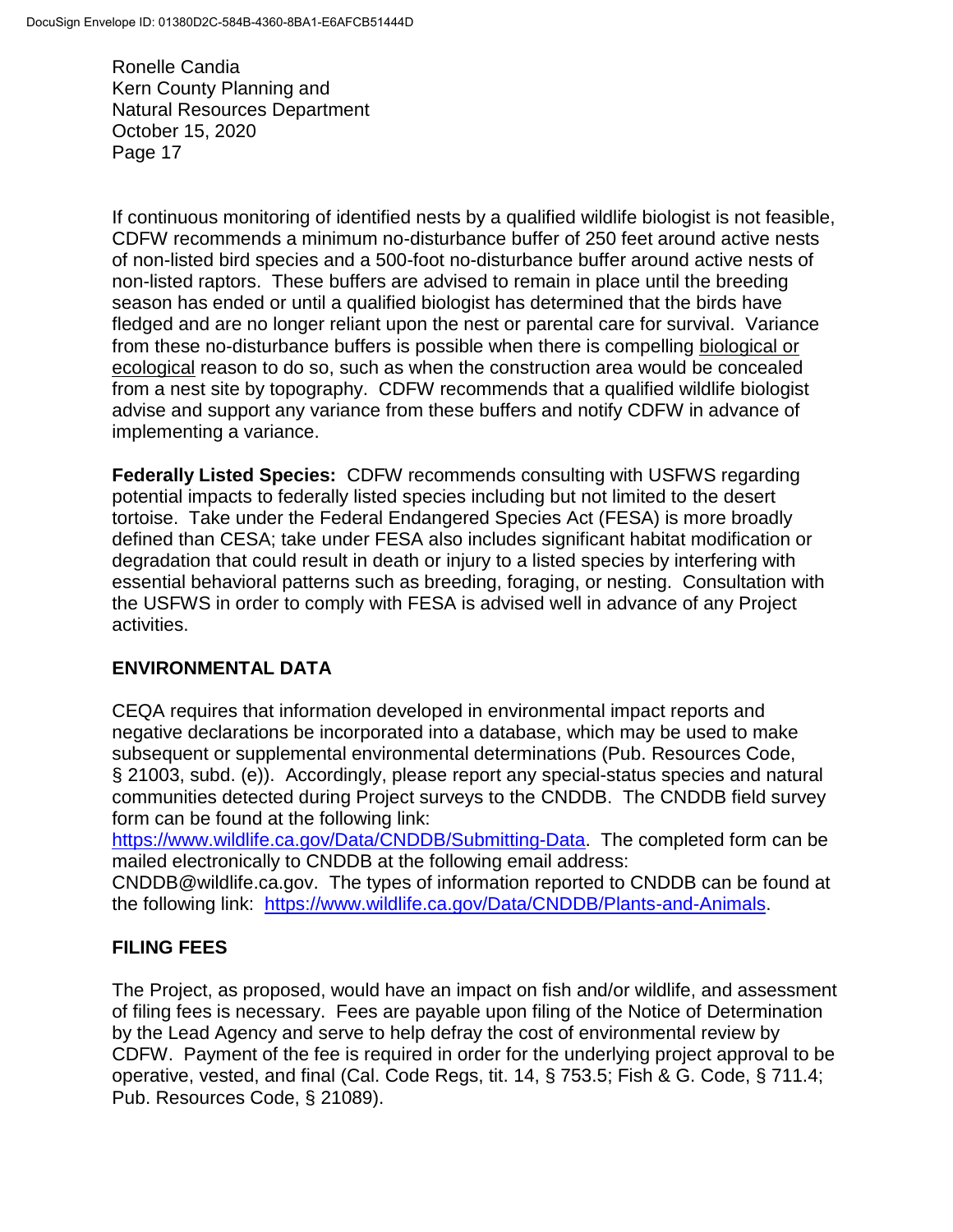# **CONCLUSION**

CDFW appreciates the opportunity to comment on the NOP to assist Kern County in identifying and mitigating Project impacts on biological resources.

If you have any questions, please contact Craig Bailey, Senior Environmental Scientist (Supervisory), at the address provided on this letterhead, or by electronic mail at [Craig.Bailey@wildlife.ca.gov.](mailto:Craig.Bailey@wildlife.ca.gov)

Sincerely,

-DocuSianed by: Julie Vance

**LEA83F09FE08945A...**<br>Julie A. Vance Regional Manager

**Attachment** 

ec: Office of Planning and Research State Clearinghouse [state.clearinghouse@opr.ca.gov](mailto:state.clearinghouse@opr.ca.gov) Ray Bransfield United States Fish and Wildlife Service [ray\\_bransfield@fws.gov](mailto:ray_bransfield@fws.gov)

> Annee Ferranti, Carrie Swanberg, Craig Bailey California Department of Fish and Wildlife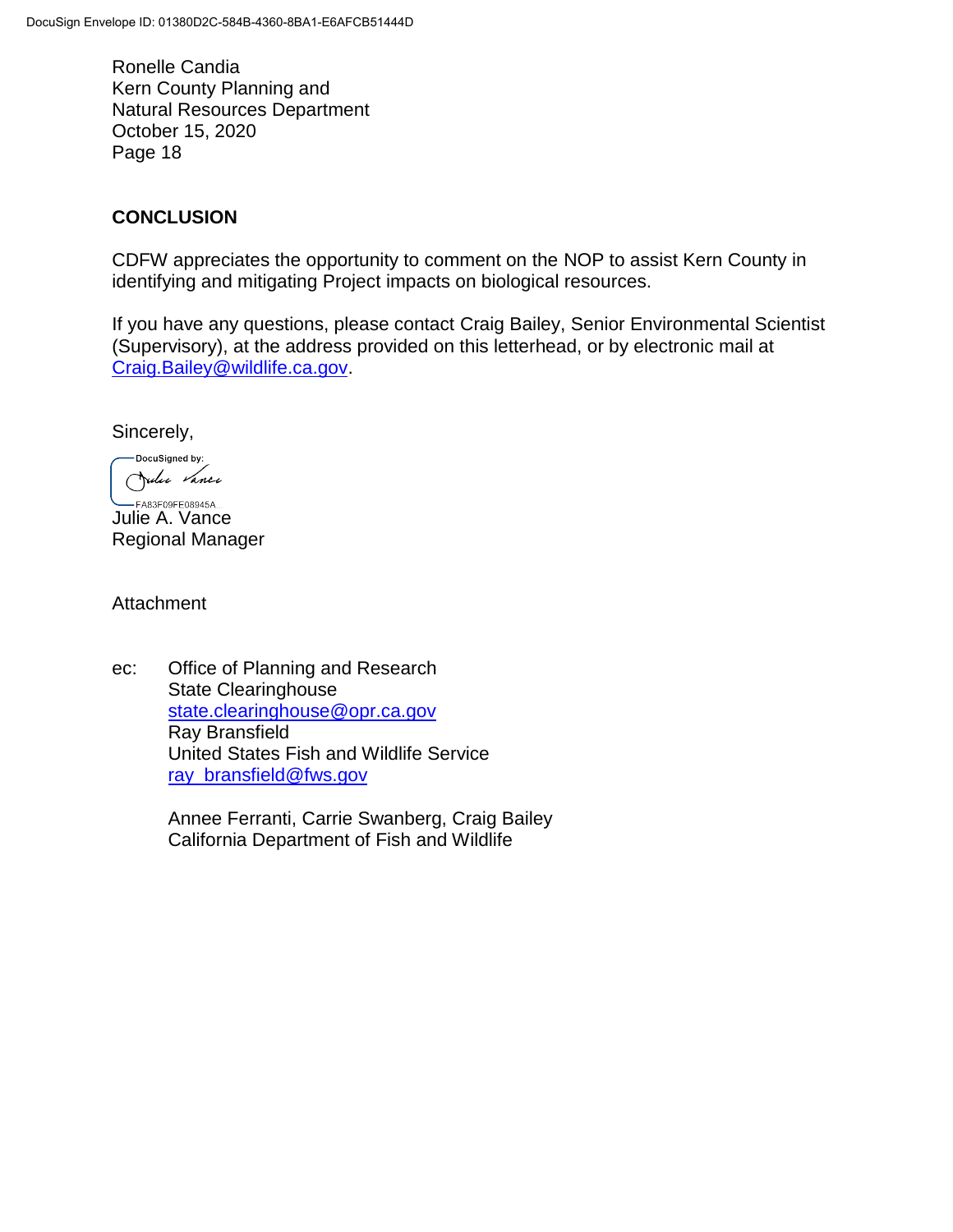# **LITERATURE CITED**

- Boarman, W. I. 2002. Threats to Desert Tortoise Populations: A Critical Review of Literature. U.S. Geological Survey Western Ecological Research Center. August 9, 2002.
- California Burrowing Owl Consortium (CBOC), 1993. Burrowing Owl Survey Protocol and Mitigation Guidelines. California Burrowing Owl Consortium. April 1993.
- California Department of Fish and Game (CDFG). 2003. Mohave Ground Squirrel Survey Guidelines. California Department of Fish and Game. January 2003.
- CDFG. 2012. Staff Report on Burrowing Owl Mitigation. California Department of Fish and Game. March 2012.
- California Department of Fish and Wildlife (CDFW). 2018a. California Wildlife Habitat Relationship System, Desert Tortoise. https://nrm.dfg.ca.gov/FileHandler.ashx?DocumentID=2659&inline=1. Accessed October 2, 2020.
- CDFW. 2018b. Protocols for Surveying and Evaluating Impacts to Special Status Native Plant Populations and Sensitive Natural Communities. State of California, California Natural Resources Agency, Department of Fish and Wildlife. March 20, 2018.
- CDFW. 2019. A Conservation Strategy for the Mohave Ground Squirrel (*Xerospermophilus mohavensis*). State of California, California Natural Resources Agency, Department of Fish and Wildlife. July 2019.
- CDFW. 2020. Biogeographic Information and Observation System (BIOS). [https://wildlife.ca.gov/Data/BIOS.](https://wildlife.ca.gov/Data/BIOS) Accessed October 2, 2020.
- California Native Plant Society, Rare Plant Program (CNPS). 2020. Inventory of Rare and Endangered Plants of California (online edition, v8-03 0.39). Website [http://www.rareplants.cnps.org.](http://www.rareplants.cnps.org/) Accessed October 2, 2020.
- DeFalco, L.A., T.C. Esque, S.J. Scoles-Sciulla, and J. Rodgers. 2010. Desert wildfire and severe drought diminish survivorship of the long-lived Joshua tree (*Yucca brevifolia*; Agavaceae). American Journal of Botany. 97(2):243–250.
- Doak, D., Kareiva, P. and Kleptka, B. 1994. Modeling Population Viability for the Desert Tortoise in the Western Mojave Desert. Ecological Applications. August 1994.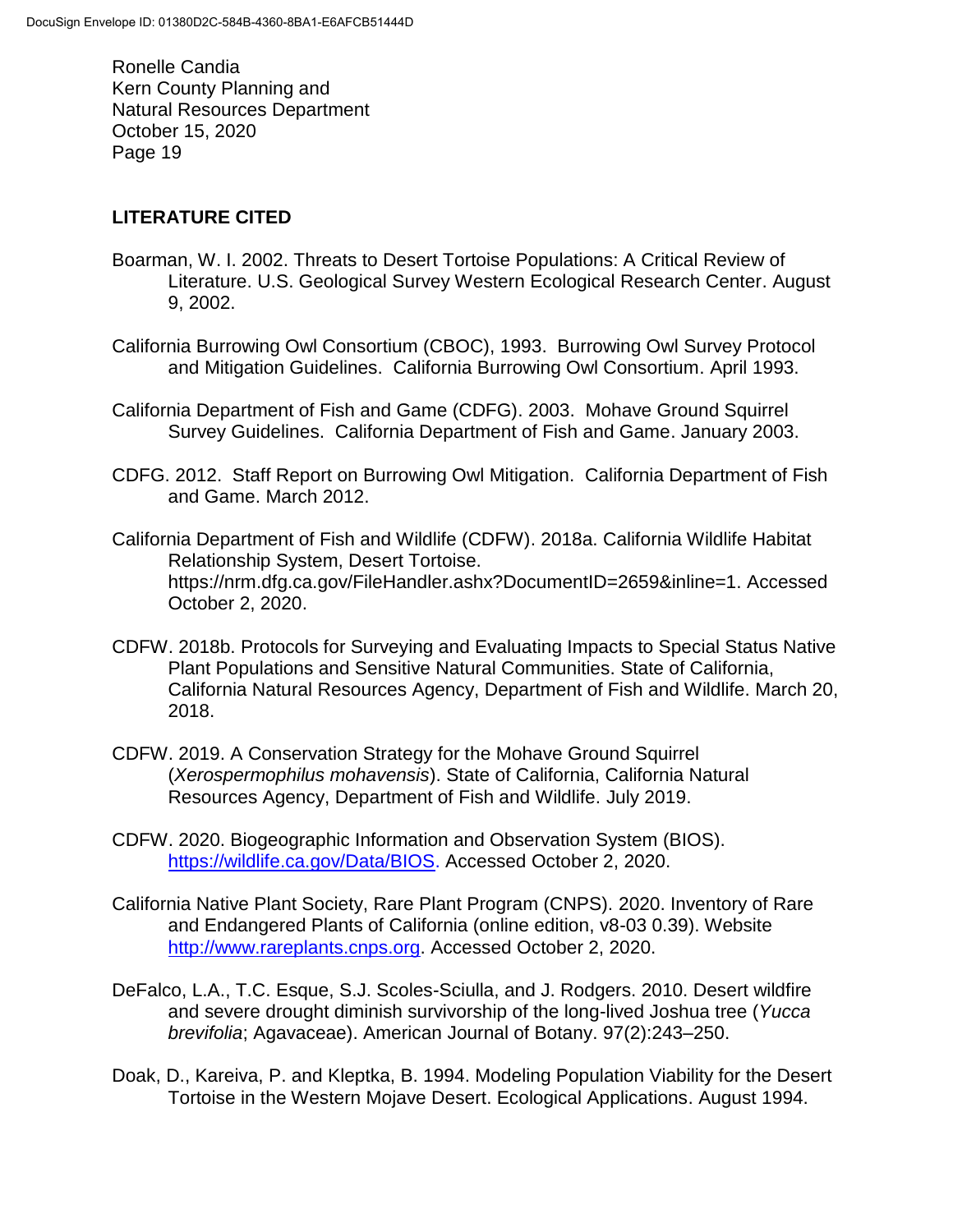- Esque, T.C., P.A. Medica, D.F. Shrylock, L.A. DeFalco, R.H. Webb, and R.B. Hunter. 2015. Direct and indirect effects of environmental variability on growth and survivorship of pre-reproductive Joshua trees, *Yucca brevifolia* Engelm. (Agavaceae). American Journal of Botany. 102(1):85–91.
- Gervais, J.A., D.D. Rosenberg, and L.A. Comrack. Burrowing Owl (*Athene cunicularia*) *in* Shuford, W.D. and T. Gardali, editors. 2008. California Bird Species of Special Concern: A ranked assessment of species, subspecies, and distinct populations of birds of immediate conservation concern in California. Studies of Western Birds 1. Western Field Ornithologists, Camarillo, California, and California Department of Fish and Game, Sacramento, California, USA.
- Gittleman, J. L., S. M. Funk, D. MacDonald, and R. K. Wayne. 2001. Carnivore conservation. Cambridge University Press, Cambridge, United Kingdom.
- Gustafson, J. 1993. Report to the Fish and Game Commission: A Status Review of the Mohave Ground Squirrel (*Spermophilus mohavensis*). California Department of Fish and Game. March 1993.
- Leitner, P. 2008. Current status of the Mohave ground squirrel. Transactions of the Western Section of the Wildlife Society. 44:11-29.
- Shuford, W. D. and T. Gardali (editors). 2008. California Bird Species of Special Concern: A Ranked Assessment of Species, Subspecies, and Distinct Populations of Birds of Immediate Conservation Concern in California. Published by Western Field Ornithologists and California Department of Fish and Game.
- Svenning, J.-C. and B. Sandel. 2013. Disequilibrium Vegetation Dynamics Under Future Climate Change. American Journal of Botany. 100(7):1266–1286.
- United States Fish and Wildlife Service (USFWS). 2010. Preparing for any action that may occur within the range of the Mojave desert tortoise (*Gopherus agassizii*). United States Fish and Wildlife Service. July 2010.
- USFWS. 2011. Standard Recommendations for the Protection of the San Joaquin Kit Fox Prior to or During Ground Disturbance. United States Fish and Wildlife Service. January 2011.
- USFWS. 2018. Joshua Tree Species Status Assessment. July 20, 2018. 113 pp. + Appendices A–C.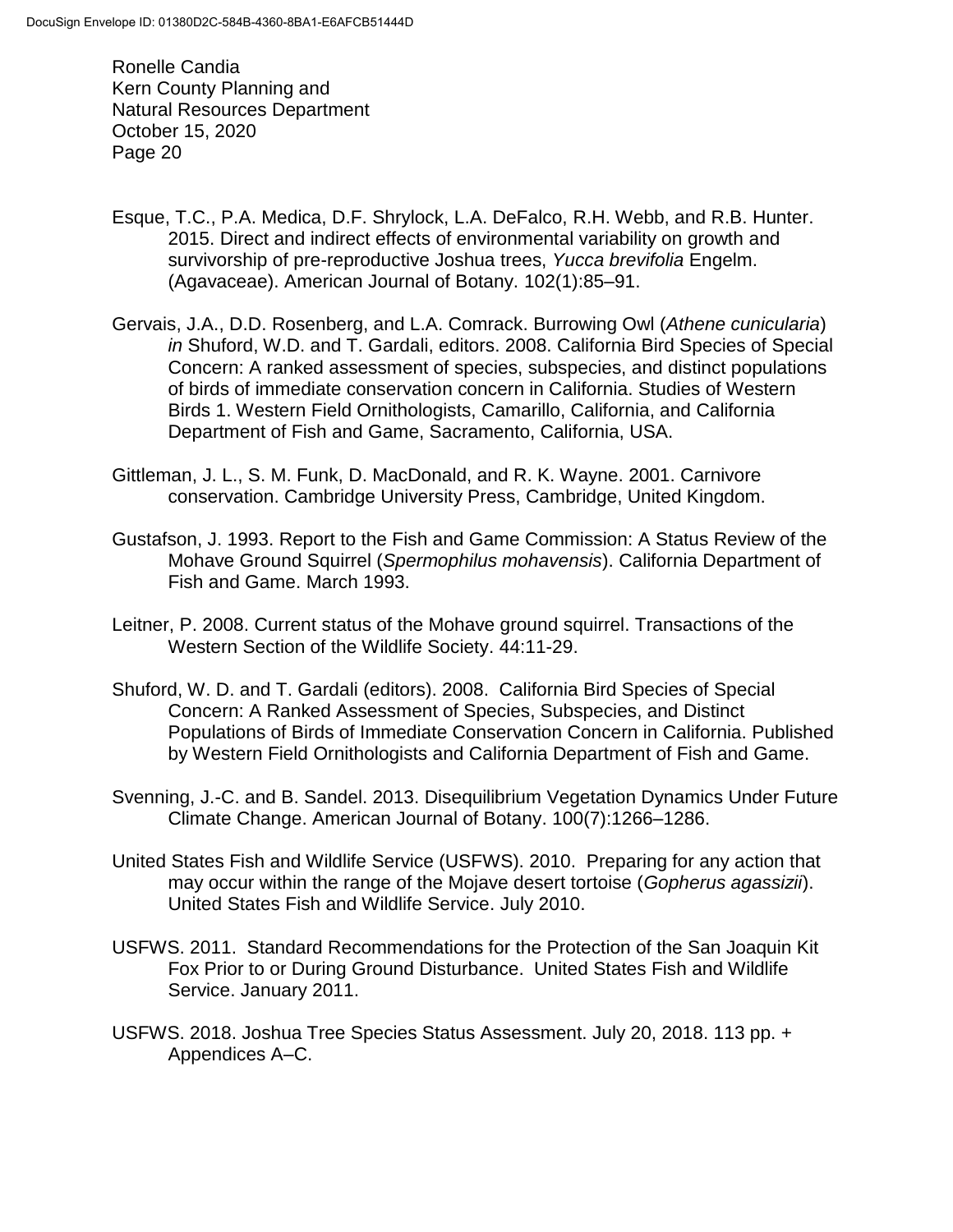Williams, D. 1986. Mammalian Species of Special Concern in California. California Department of Fish and Game. February 1986.

Zeiner, D. C., W. F. Laudenslayer, Jr, K. E. Mayer, and M. White. 1990. California's Wildlife Volume I-III. California Department of Fish and Game, editor. Sacramento, CA, USA.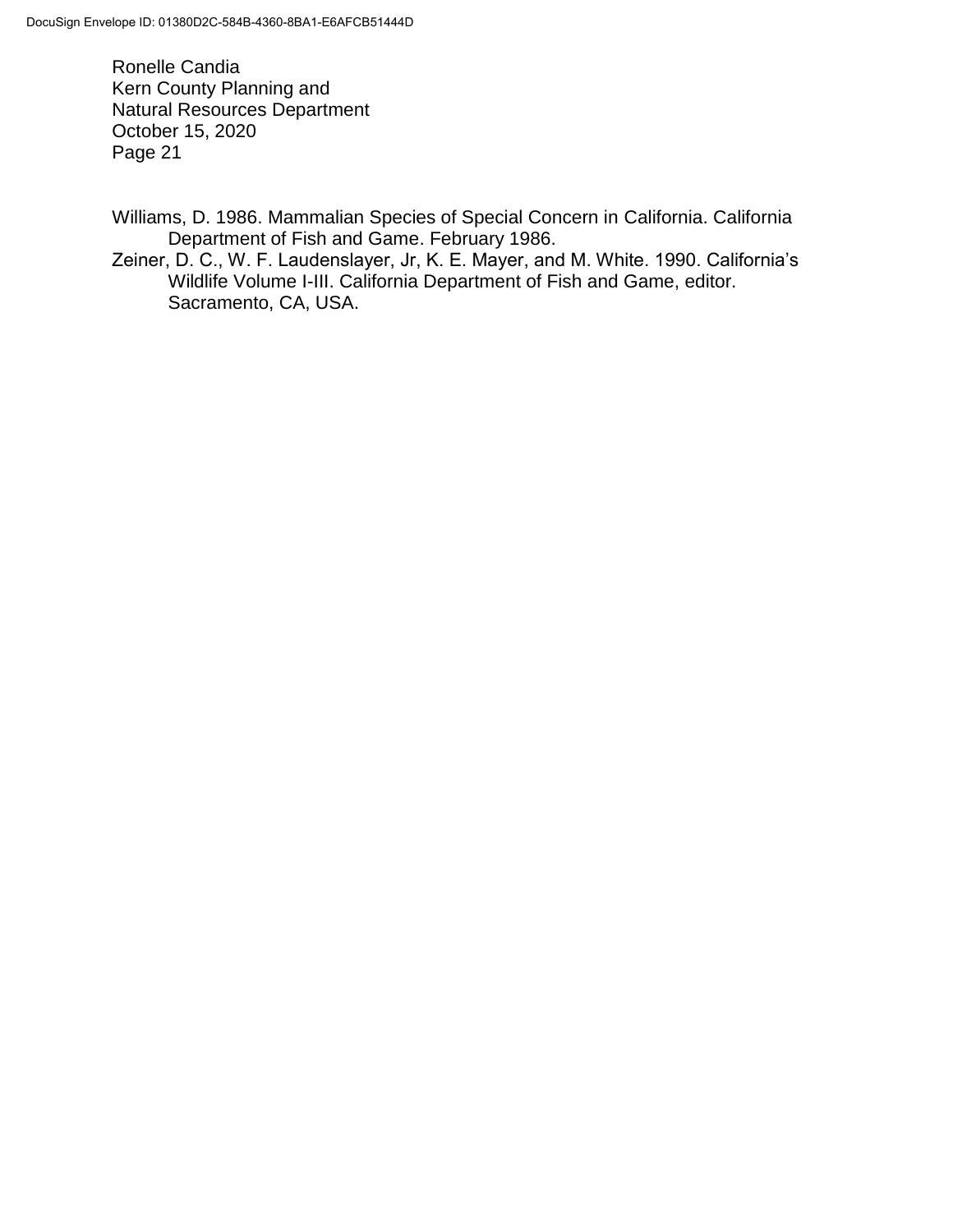# **Attachment 1**

#### **CALIFORNIA DEPARTMENT OF FISH AND WILDLIFE RECOMMENDED MITIGATION MONITORING AND REPORTING PROGRAM (MMRP)**

# **PROJECT: Kudu Solar Farm by 69SV 8ME LLC (Project) Notice of Preparation (NOP)**

### **SCH No.: 2020099017**

| <b>RECOMMENDED MITIGATION</b>                                                                 | <b>STATUS/DATE/INITIALS</b> |  |  |  |
|-----------------------------------------------------------------------------------------------|-----------------------------|--|--|--|
| <b>MEASURE</b>                                                                                |                             |  |  |  |
| <b>Before Disturbing Soil or Vegetation</b>                                                   |                             |  |  |  |
| Mitigation Measure 1: Desert Tortoise Surveys                                                 |                             |  |  |  |
| Mitigation Measure 2: Desert Tortoise Avoidance                                               |                             |  |  |  |
| and Take Authorization                                                                        |                             |  |  |  |
| Mitigation Measure 3: MGS Surveys                                                             |                             |  |  |  |
| Mitigation Measure 4: MGS Avoidance                                                           |                             |  |  |  |
| Mitigation Measure 5: MGS Take Authorization                                                  |                             |  |  |  |
| Mitigation Measure 6: WJT Surveys                                                             |                             |  |  |  |
| Mitigation Measure 7: WJT Consultation and Take<br>Authorization                              |                             |  |  |  |
| Mitigation Measure 8: Special-Status Plant Surveys                                            |                             |  |  |  |
| Mitigation Measure 9: Special-Status Plant<br>Avoidance                                       |                             |  |  |  |
| Mitigation Measure 10: Listed Plant Species Take<br>Authorization                             |                             |  |  |  |
| Mitigation Measure 11: BUOW Surveys                                                           |                             |  |  |  |
| Mitigation Measure 12: BUOW Avoidance                                                         |                             |  |  |  |
| Mitigation Measure 13: BUOW Passive Relocation<br>and Mitigation                              |                             |  |  |  |
| Mitigation Measure 14: AMBA Surveys                                                           |                             |  |  |  |
| Mitigation Measure 15: AMBA Avoidance                                                         |                             |  |  |  |
| Mitigation Measure 16: Species of Special Concern<br>and Watchlist Species Habitat Assessment |                             |  |  |  |
| Mitigation Measure 17: Species of Special Concern<br>and Watchlist Species Surveys            |                             |  |  |  |
| Mitigation Measure 18: Species of Special Concern<br>and Watchlist Species Avoidance          |                             |  |  |  |
|                                                                                               |                             |  |  |  |
| <b>During Construction</b>                                                                    |                             |  |  |  |
| Mitigation Measure 2: Desert Tortoise Avoidance<br>and Take Authorization                     |                             |  |  |  |
| Mitigation Measure 4: MGS Avoidance                                                           |                             |  |  |  |
| Mitigation Measure 9: Special-Status Plant                                                    |                             |  |  |  |
| Avoidance                                                                                     |                             |  |  |  |
| Mitigation Measure 12: BUOW Avoidance                                                         |                             |  |  |  |